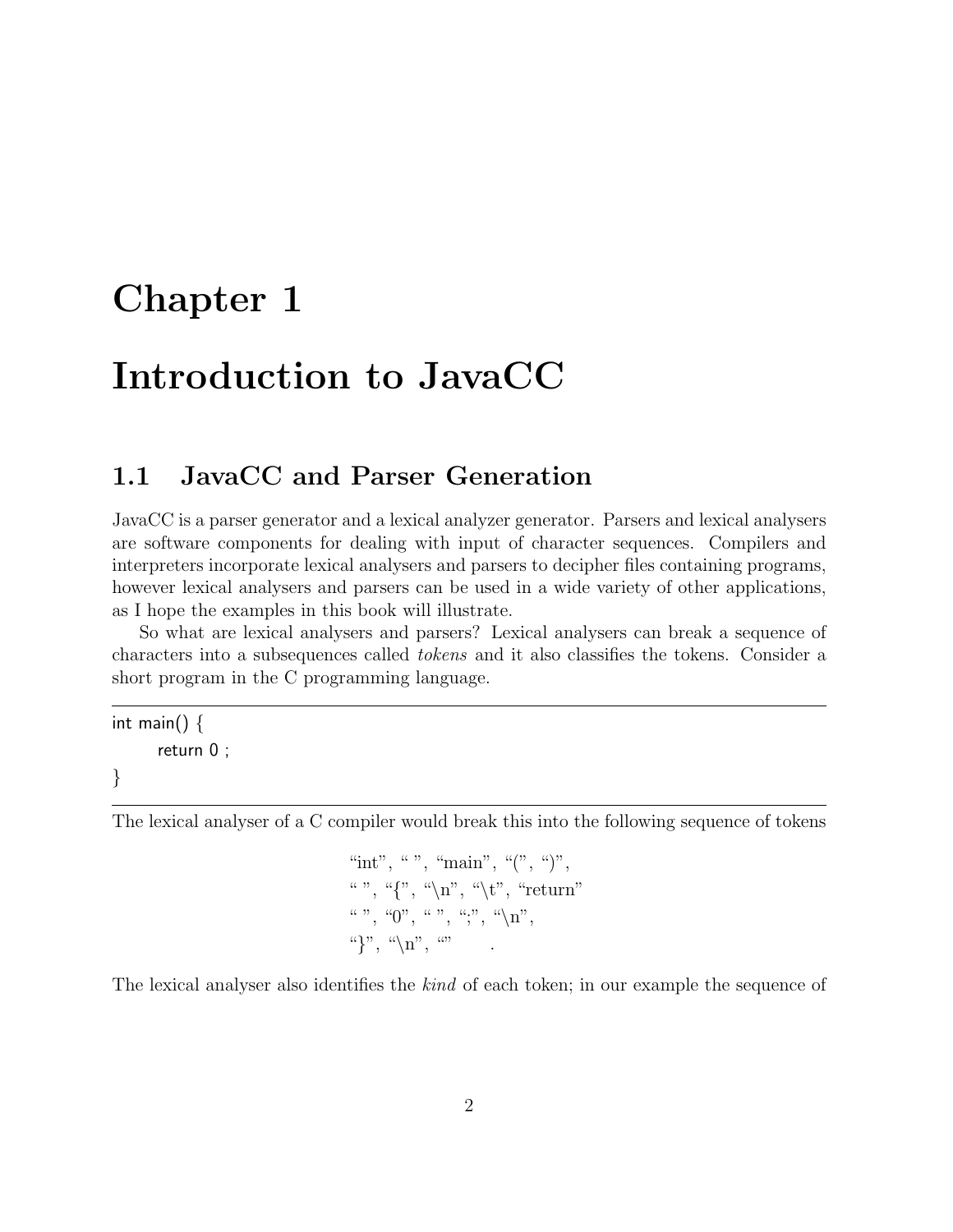token kinds might be

# KWINT, SPACE, ID, OPAR, CPAR, SPACE, OBRACE, SPACE, SPACE, KWRETURN, SPACE, OCTALCONST, SPACE, SEMICOLON, SPACE, CBRACE, SPACE, EOF

The token of kind EOF represents the end of the original file. The sequence of tokens is then passed on to the parser. In the case of C, the parser does not need all the tokens; in our example, those clasified as SPACE are not passed on to the parser. The parser then analyses the sequence of tokens to determine the structure of the program. Often in compilers, the parser outputs a tree representing the structure of the program. This tree then serves as an input to components of the compiler responsible for analysis and code generation. Consider a single statement in a program

$$
fahrenheit = 32.0 + 9.0 * celcius / 5.0 ;
$$

The parser analyzes the statement according to the rules of the language and produces a tree

#### DIAGRAM TBD

The lexical analyser and parser also are responsible for generating error messages, if the input does not conform to the lexical or syntactic rules of the language.

JavaCC itself is not a parser or a lexical anaylzer but a *generator*. This means that it outputs lexical analyzers and parser according to a specification that it reads in from a file. JavaCC produces lexical analysers and parsers written in Java. See Figure TBD

#### DIAGRAM TBD

Parsers and lexical analysers tend to be long and complex components. A software engineer writing an efficient lexical analyser or parser directly in Java has to carefully consider the interactions between rules. For example in a lexical analyser for C, the code for dealing with integer constants and floating-point constants can not be sperated, since a floating constant starts off the same as a floating-point constant. Using a parser generator such as JavaCC, the rules for integer constants and floating-point constants are written separately and the commonality between them is extracted during the generation process. This increased modularity means that specification files are easier to write, read, and modify compared with a hand-written Java programs. By using a parser generator like JavaCC, the software engineer can save a lot of time and produce software components of better quality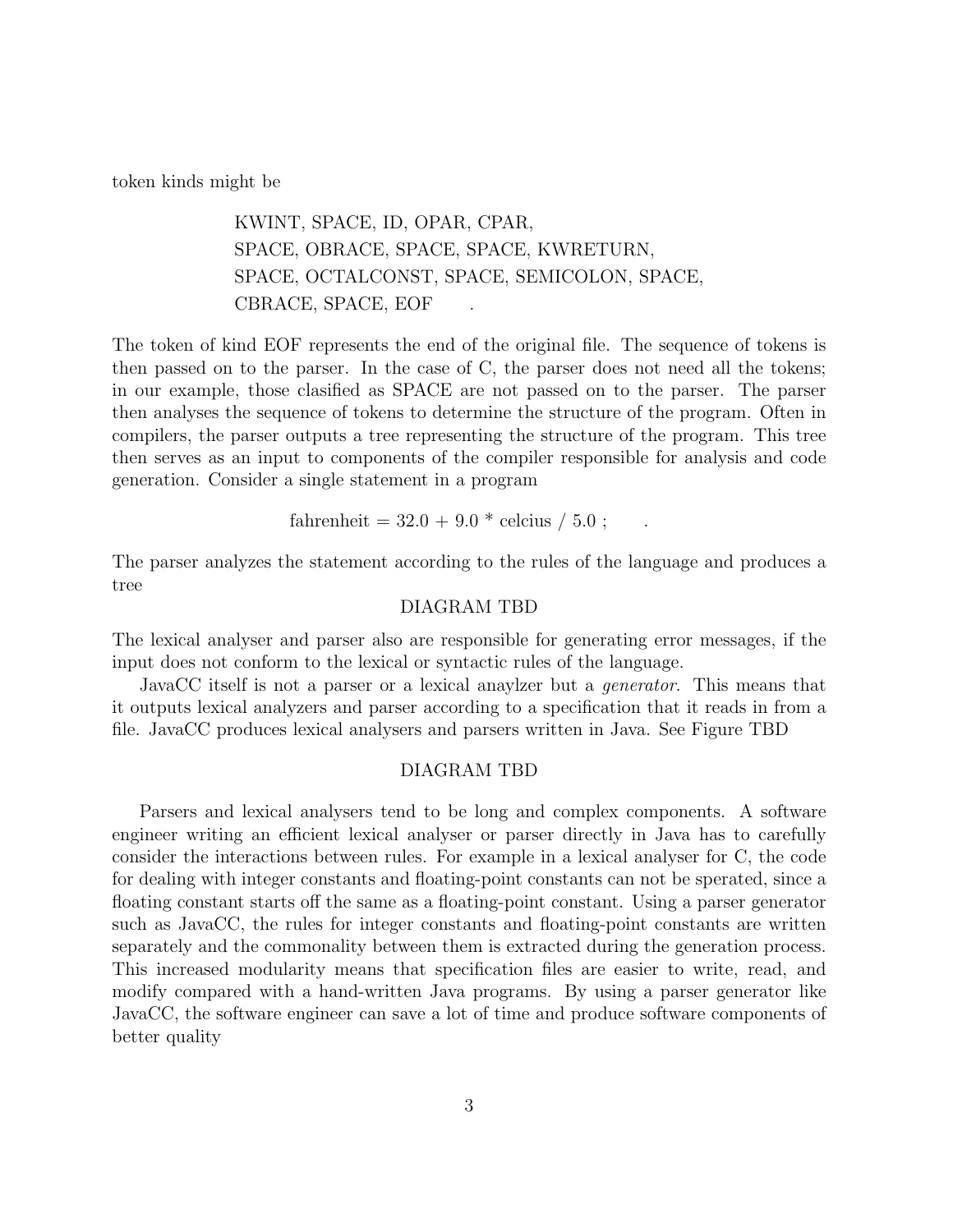# **1.2 A first example — adding integers**

As a first example we'll add lists of numbers such as the following

 $99 + 42 + 0 + 15$ 

We'll allow spaces and line breaks anywhere except within numbers. Otherwise the only characters in the input must be the 10 digits or the plus sign.

In the rest of this section the code examples will be parts of one file called "adder.jj". This file contains the JavaCC specification for the parser and the lexical analyser and will be used as input to JavaCC the program.

### **1.2.1 Options and class declaration**

The first part of the file is

```
/* adder.jj Adding up numbers */
options {
     STATIC = false;}
PARSER_BEGIN(Adder)
     class Adder {
          static void main( String[] args )
          throws ParseException, TokenMgrError {
              Adder parser = new Adder( System.in );
              parser.Start() ; }
      }
PARSER END(Adder)
```
After an initial comment is a section for options; all the standard values for JavaCC's options are fine for this example, except for the STATIC option, which defaults to true. More information about the options can be found in the JavaCC documentation, later in this book, and in the FAQ. Next comes a fragment of a Java class named Adder. What you see here is not the complete Adder class; JavaCC will add declarations to this class as part of the generation process. The main method is declared to potentially throw two classes of exceptions: ParseException and TokenMgrError; these classes will be generated by JavaCC.

## **1.2.2 Specifying a lexical analyser**

We'll return to the main method later, but now let's look at the specification of the lexical analyser. In this simple example, the lexical analyzer can be specified in only four lines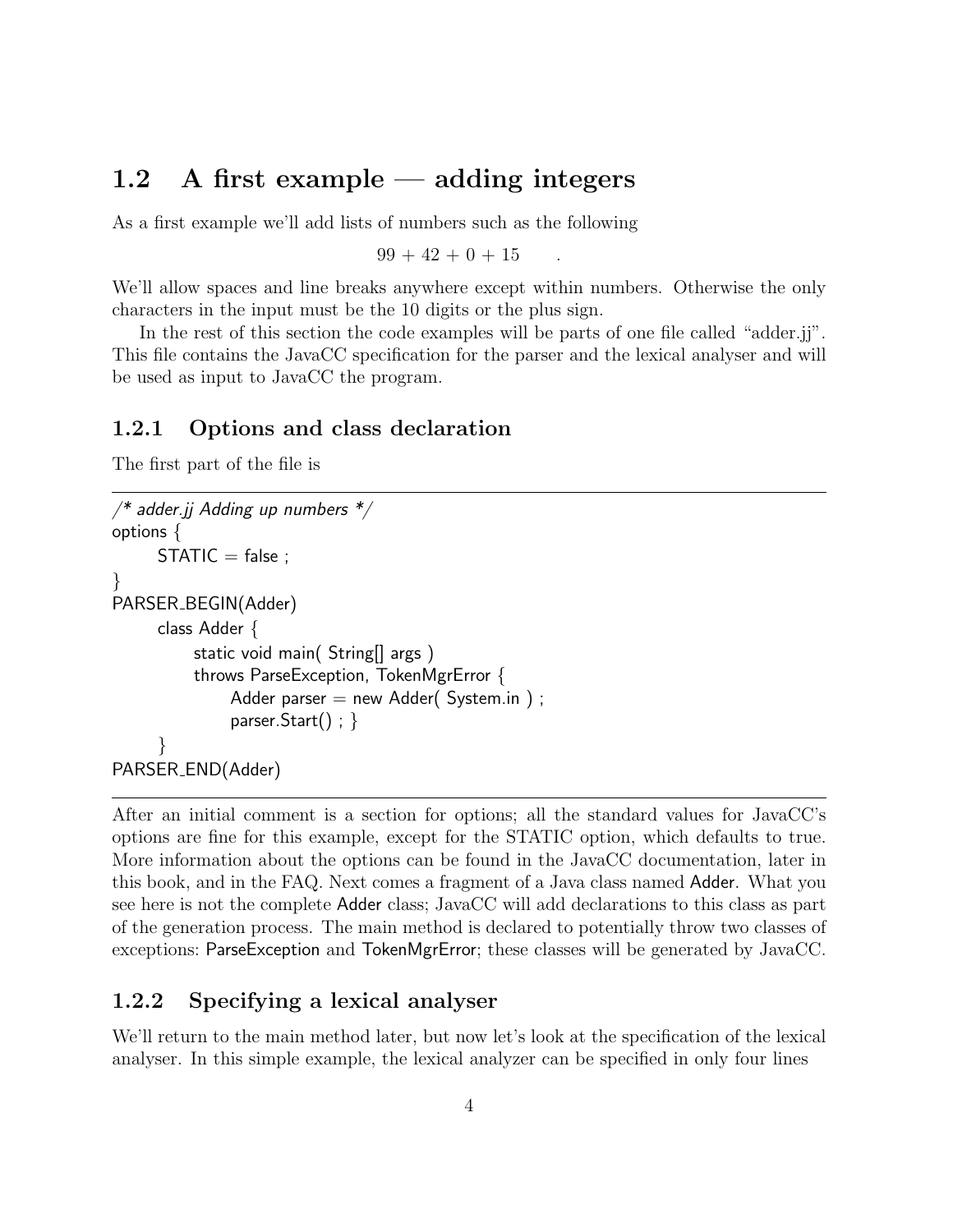SKIP : { " " }  $SKIP : \{ " \n\rangle n" | " \n\rangle r" | " \n\rangle r \rangle n" }$ TOKEN : { *<* PLUS : "+" *>* } TOKEN : { *<* NUMBER : (["0"-"9"])+ *>* }

The first line says that space characters constitute tokens, but are to be skipped, that is, they are not to be passed on to the parser. The second line says the same thing about line breaks. Different operating systems represent line breaks with different character sequences; in Unix and Linux, a newline character  $("\n'\n')$  is used, in DOS and Windows a carriage return  $(\gamma \rightharpoonup \rightharpoonup \rightharpoonup \rightharpoonup$  followed by a newline is used, and in older Macintoshes a carriage return alone is used. We tell JavaCC about all these possibilities, separating them with a vertical bar. The third line tells JavaCC that a plus sign alone is a token and gives a symbolic name to this kind of token: PLUS. Finally the fourth line tells JavaCC about the syntax to be used for numbers and gives a symbolic name, **NUMBER**, to this kind of token. If you are familiar with regular expressions in a language such as Perl or Java's regular expression package, then the specification of NUMBER tokens will probably be decipherable. We'll take a closer look at the regular expression (["0"-"9"])+. The ["0"- "9"] part is a regular expression that matches any digit, that is, any character whose unicode encoding is between that of 0 and that of 9. A regular expression of the form  $(x)$  matches any sequence of one or more strings, each of which is matched by regular expression *x*. So the regular expression ([" $0"$ -" $9"$ ]) + matches any sequence of one or more digits. Each of these four lines is called a *regular expression production*.

There is one more kind of token that the generated lexical analyser can produce, this has the symbolic name EOF and represents the end of the input sequence. There is no need to have a regular expression production for EOF; JavaCC deals with the end of the file automatically.

Consider an input file containing the following characters:

$$
"123 + 456\backslash n" \qquad .
$$

The generated lexical analyser will find seven tokens: a NUMBER, a space, a PLUS, another space, another NUMBER, a newline, and an EOF. Of these, the tokens specified by regular expression productions marked SKIP are not passed on to the parser, so the parser sees only the sequence

#### NUMBER, PLUS, NUMBER, EOF .

Suppose that instead of a legitimate input file, we had one with unexpected characters, for example

"123 - 
$$
456\pi
$$
"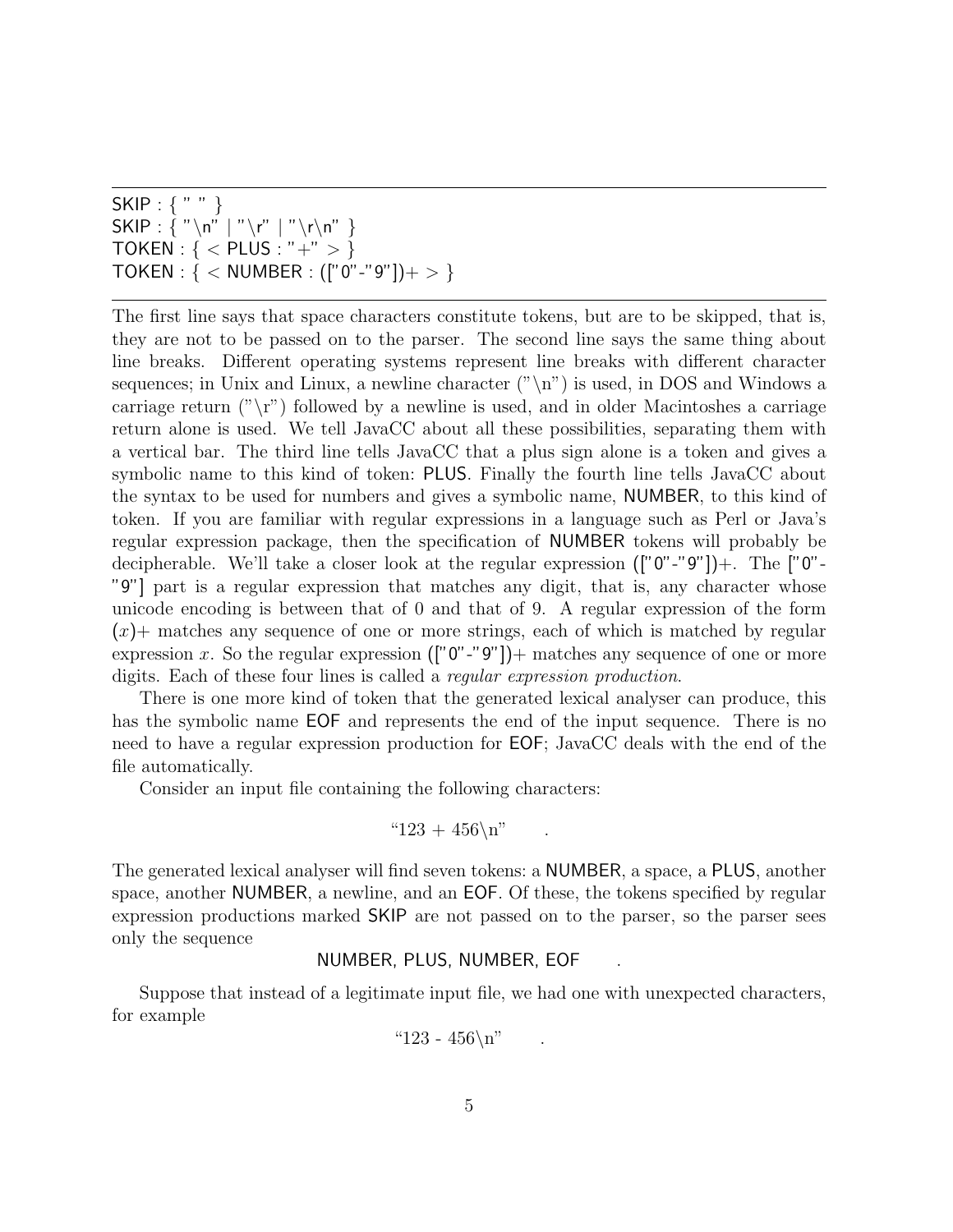After finding the first space, the lexical analyser will confront a minus sign. Since no specified token can start with a minus sign, the lexical analyser will throw an exception of class TokenMgrError.

Now what if the input contains a character sequence

" $123 + 456\$ n"

This time the sequence lexical analyser can still deliver a sequence of tokens

### NUMBER, PLUS, PLUS, NUMBER, EOF .

It is not the up to the lexical analyser to determine whether its sequence of tokens is sensible or not, that is usually left up to the parser. The parser that we are about to specify will detect the error after the lexical analyser has delivered the second PLUS token and will not request any more tokens from the lexical analyser after that. So the actual sequence of tokens delivered to the parser would be

#### NUMBER, PLUS, PLUS .

Skipping a character or character sequence is not the same as ignoring it. Consider an input sequence

"123 456\n"

The lexical analyser will recognize three tokens: two NUMBER tokens and a token in between coresponding to the space character; again the parser will detect an error.

# **1.2.3 Specifying the parser**

The specification of the parser consists of what is called a *BNF production*. It looks a little like a Java method definition.

```
void Start() :
{}
\{<NUMBER>
    (
         <PLUS>
         <NUMBER>
    )*
     <EOF>
```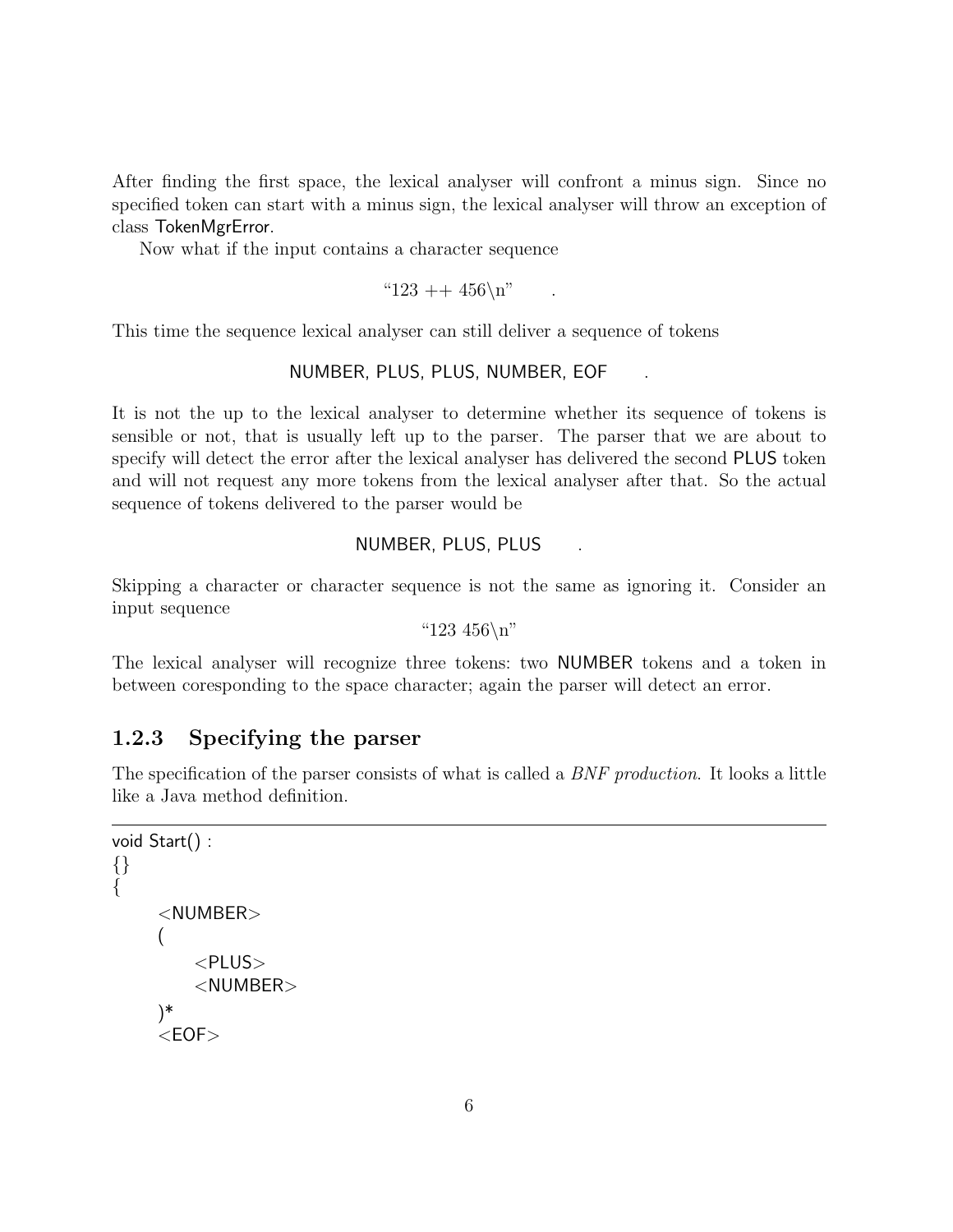This BNF production specifies the legitimate sequences of token kinds in error free input. The production says that these sequences begin with a NUMBER token, end with an EOF token and in-between consist of zero or more subsequences each consisting of a PLUS token followed by a NUMBER token.

As is stands, the parser will only detect whether or not the input sequence is error free, it doesn't actually add up the numbers, yet. Will modify the parser soon to correct this, but first, let's generate the Java components and run them.

### **1.2.4 Generating a parser and lexical analyser**

Having constructed the adder.jj file, we invoke JavaCC on it. Exactly how to do this depends a bit on the operating system. Below is how to do it on Windows NT, 2000, and XP. First using the "command prompt" program (CMD.EXE) we run JavaCC:

```
D:\home\JavaCC-Book\adder>javacc adder.jj
Java Compiler Compiler Version 2.1 (Parser Generator)
Copyright (c) 1996-2001 Sun Microsystems, Inc.
Copyright (c) 1997-2001 WebGain, Inc.
(type "javacc" with no arguments for help)
Reading from file adder.jj . . .
File "TokenMgrError.java" does not exist. Will create one.
File "ParseException.java" does not exist. Will create one.
File "Token.java" does not exist. Will create one.
File "SimpleCharStream.java" does not exist. Will create one.
Parser generated successfully.
```
This generates seven Java classes, each in its own file:

- TokenMgrError is a simple error class; it is used for errors detected by the lexical analyser and is a subclass of Throwable.
- ParseException is another error class; it is used for errors detected by the parser and is a subclass of Exception and hence of Throwable.
- Token is a class representing tokens. Each Token object has an integer field kind that represents the kind of the token (PLUS, NUMBER, or EOF) and a String field image, which represents the sequence of characters from the input file that the token represents.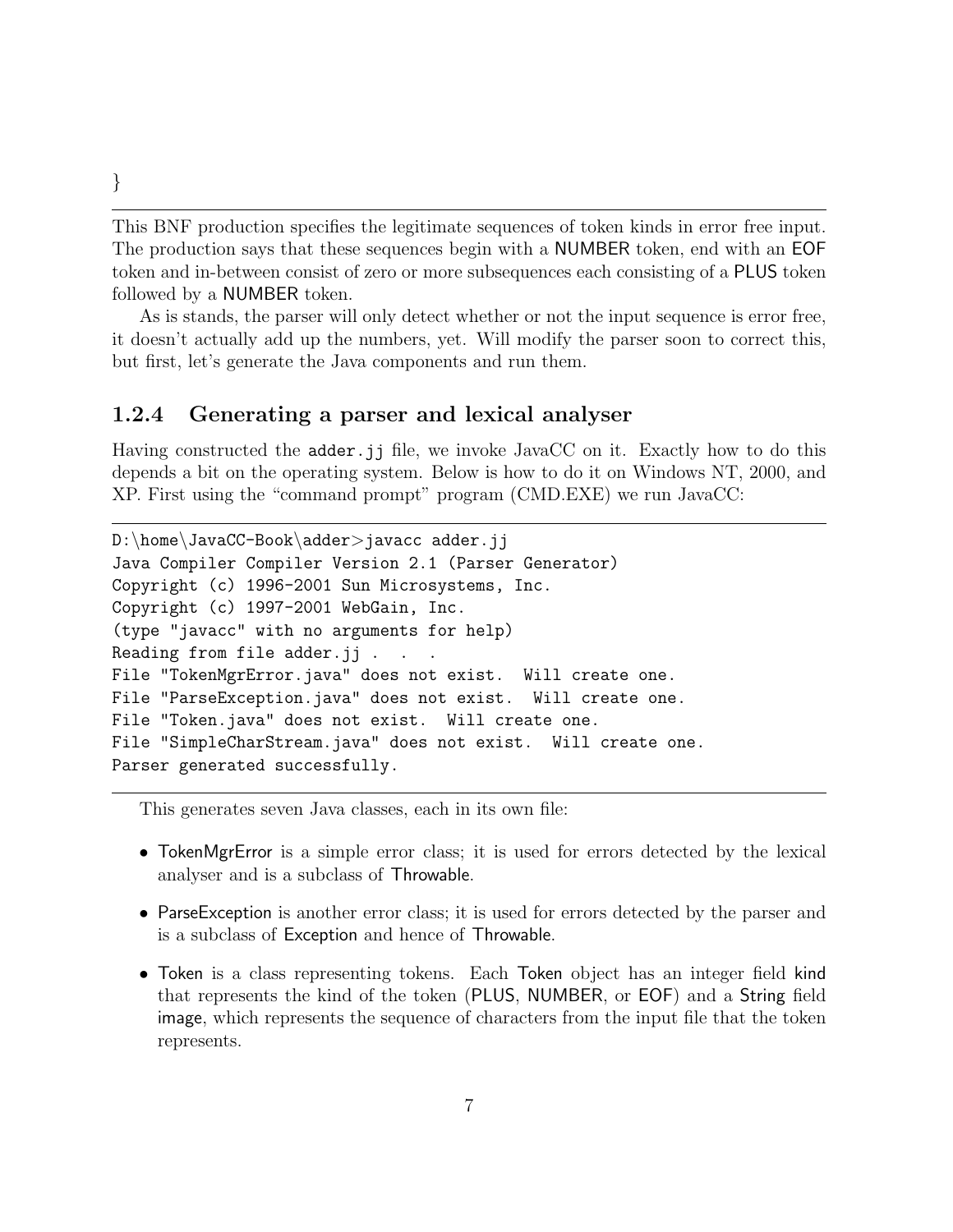- SimpleCharStream is an adapter class that delivers characters to the lexical analyser.
- AdderConstants is an interface that defines a number of classes used in both the lexical analyser and the parser.
- AdderTokenManager is the lexical analyser.
- Adder is the parser.

We can now compile these classes with a Java compiler:

D:\home\JavaCC-Book\adder*>*javac \*.java

### **1.2.5 Running the example**

Now let's take another look at the main method in class Adder.

```
static void main( String[] args)
throws ParseException, TokenMgrError {
      Adder parser = new Adder( System.in );
      parser.Start() ; }
```
First note that main might throw either of the two generated subclasses of Throwable. This is not very good style, as we really ought to catch these exceptions, however, it helps keep this first example short and uncluttered.

The first statement of the body creates a new parser object. The constructor used is automatically generated and takes an InputStream. There is also a constructor that takes a Reader. The constructor in turn constructs an instance of the generated SimpleCharacterStream class, and a lexical analyser object of class AdderTokenManager. Thus, the effect is that the parser will get its tokens from a lexical analyser that reads characters from the System.in object via a SimpleCharacterStream object.

The second statement calls a generated method called Start. For each BNF production in the specification, JavaCC generates a corresponding method in the parser class. This method is responsible for attempting to find in its input stream a match for the description of the input. In the example, calling Start will cause the parser to attempt to find a sequence of tokens in the input that matches the description

### *<*NUMBER*>* (*<*PLUS*> <*NUMBER*>*)\* *<*EOF*>*

We can run the program by preparing a suitable input file and executing the command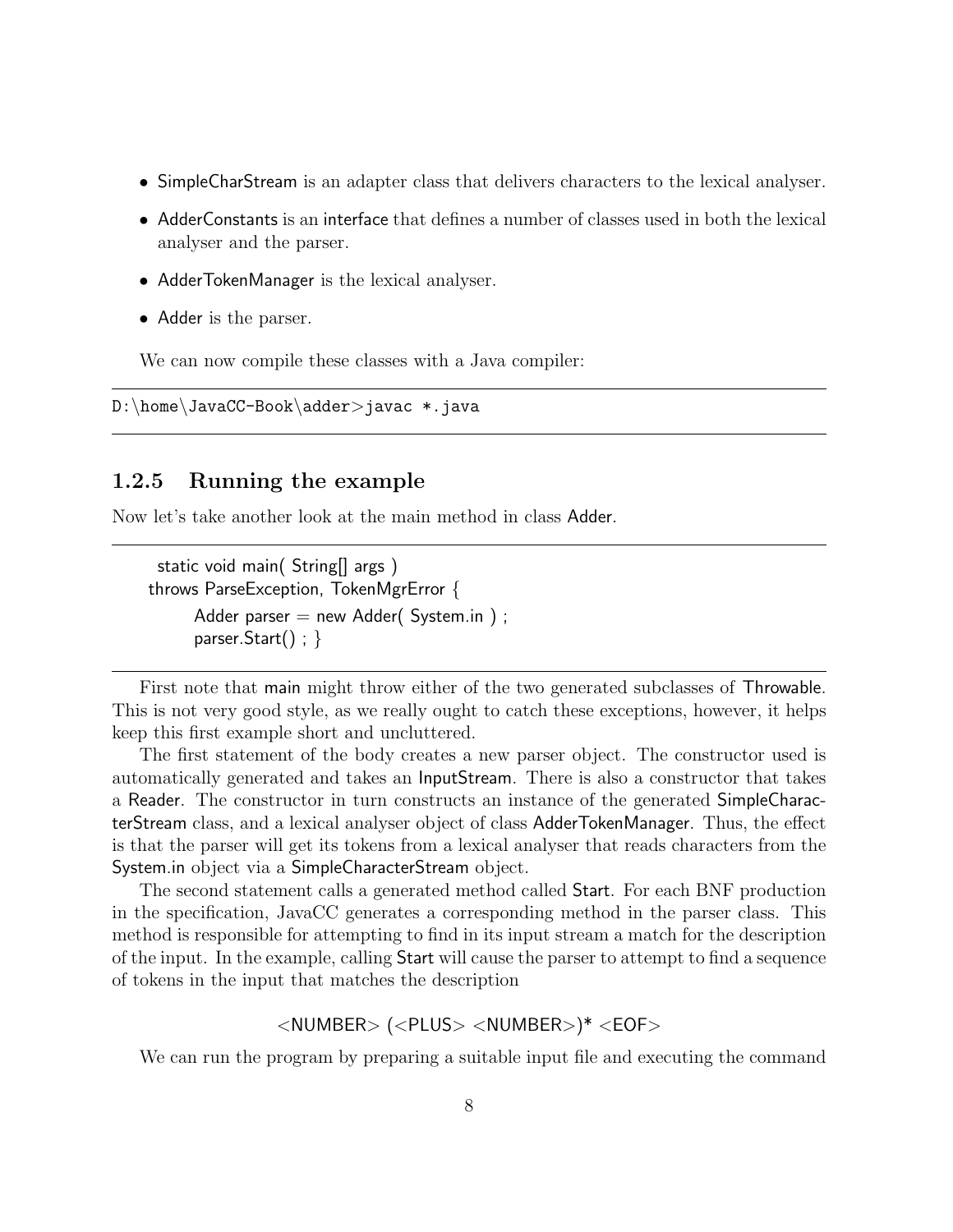One of three things can happen when we run the main program with a given (finite) input file:

1. There is a lexical error found. In the example, lexical errors only happen when there is an unexpected character in the input. We can produce a lexical error by feeding in an input file consistsing of

$$
"123 - 456\,\n\big\}
$$

In this case the program will throw a TokenMgrError. The message field of the excpeption is: Exception in thread "main" TokenMgrError: Lexical error at line 1, column 5. Encountered: "-" (45), after : ""

2. There is a parsing error. This happens when the sequence of tokens does not match the specification of Start. For example

"123 ++ 456
$$
\n \times
$$

or

"123 456\n
$$
\n
$$
"

or

 $\mathfrak{a}\backslash n$ "

In this case the program will throw a ParseException. For the first of these the message of the exception is Exception in thread "main" ParseException: Encountered "+" at line 1, column 6.

Was expecting: *<*NUMBER*>* ...

3. The input contains a sequence of tokens matching Start's specification. In this case, no exception is thrown and the program simply terminates.

Since this parser does nothing when the input is legitimate, it's use is limited to checking the legitimacy of its input. In the next sections we will make changes that will make the parser more useful.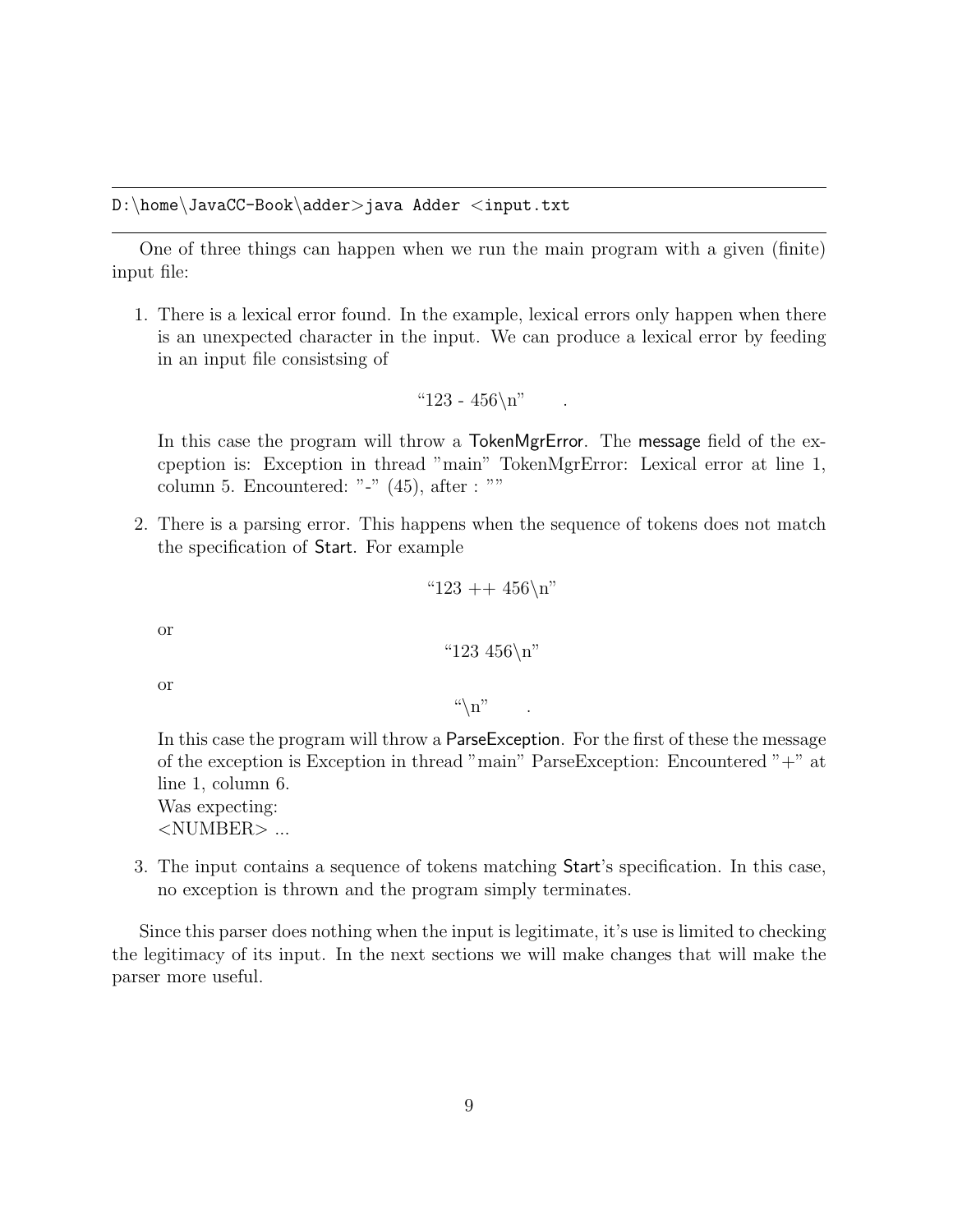### **1.2.6 The generated code**

To get an idea of how a JavaCC generated parser works, it is worthwile looking at some of the generated code.

```
final public void Start() throws ParseException {
     jj_consume_token(NUMBER);
     label_1:
      while (true) {
          jj consume token(PLUS);
          jj consume token(NUMBER);
          switch ((jj_ntk == -1) ? jj_ntk() : jj_ntk) {
          case PLUS:
               ;
               break;
          default:
               jj la1[0] = jj gen;
               break label_1; \} }
     ji consume token(0);
}
```
The method jj\_consume\_token takes a token kind as an argument and tries to obtain a token of that kind from the lexical analyser; if the next token has a different kind, then an exception is thrown. The expression

 $(ij_{-}ntk == -1)$  ?  $ji_{-}ntk()$  :  $ji_{-}ntk$ 

calculates the kind of the next unread token. The last line tries to obtain a token of type zero; JavaCC always uses zero to encode the kind of EOF tokens.

# **1.2.7 Augmenting the parser**

The methods generated by JavaCC for BNF productions such as Start's, by default simply check the whether the input matches the specification. However we can augment BNF productions with Java code to be included in the generated methods. JavaCC provides the skeleton; it is up to us to flesh it out.

We'll make a few changes to the specification file to obtain adder1.jj. To the BNF production Start we add some declarations and some java code. The added or changed parts are shown in boldface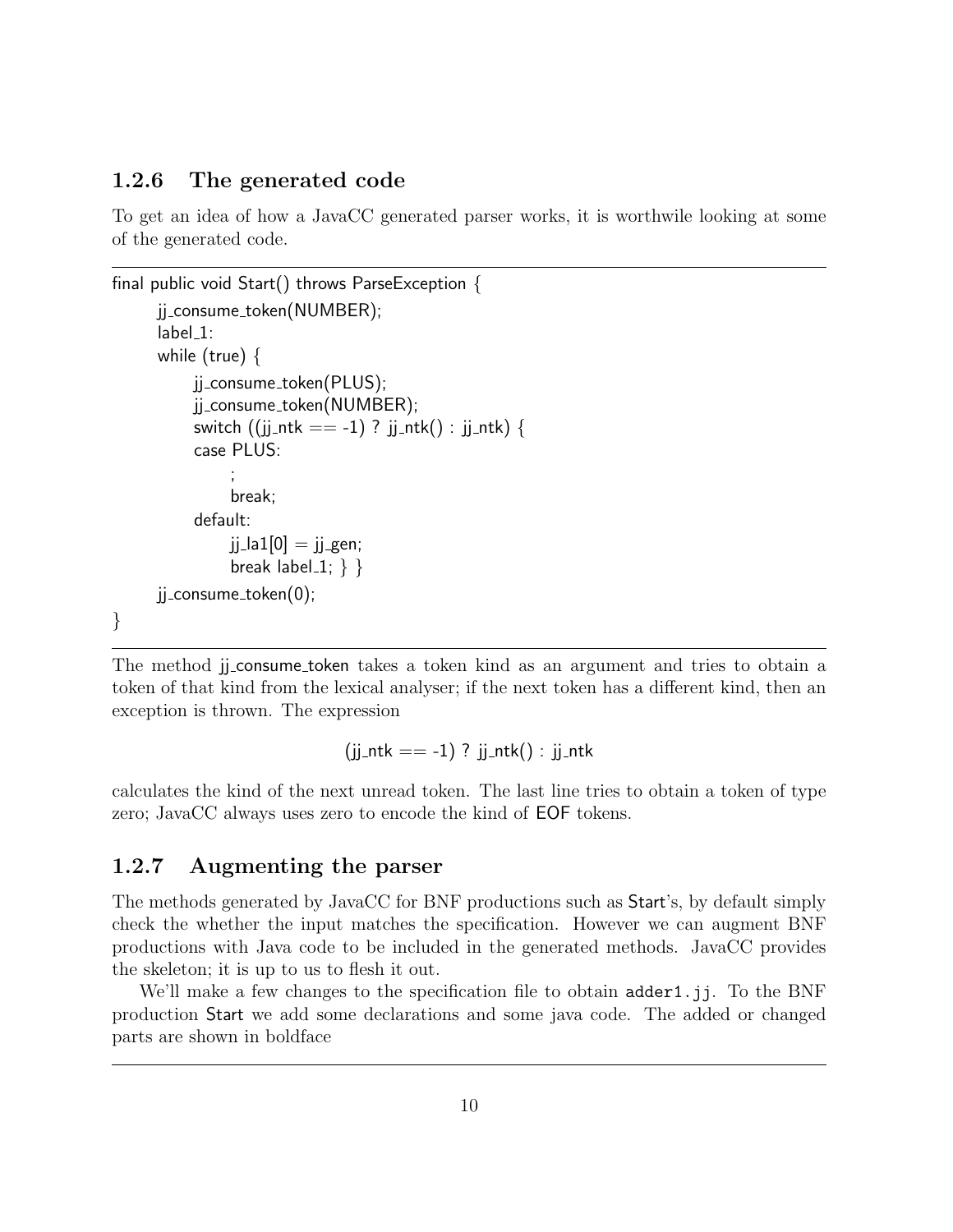```
int Start() throws NumberFormatException :
{
     Token t ;
     int i ;
     int value ;
}
{
     t = <NUMBER>
     { i = Integer.parseInt( t.image ) ; }
     { value = i ; }
     (
         <PLUS>
         t = <NUMBER>
         { i = Integer.parseInt( t.image ) ; }
         { value += i ; }
     )*
     <EOF>
     { return value ; }
}
```
First, the return type of the BNF production, and hence the generated method, is changed from void to int. We've declared that NumberFormatException may be thrown from the generated method. We've declared three variables. Variable t is of type Token, which is a generated class that represents tokens; the image field of the Token class records the string of characters matched. When a token is matched in a BNF production, we can record the Token object by assigning a reference to it as in the lines

### t = *<*NUMBER*>*

Within braces in a BNF production, we can add any Java statements that we want; these statements are copied essentially verbatim into the generated method.

Since the generated Start method now returns a value, we must alter the main method, which calls it:

```
static void main( String[] args )
throws ParseException, TokenMgrError, NumberFormatException {
     Adder parser = new Adder( System.in );
     int val = parser. Start();
     System.out.println(val); }
```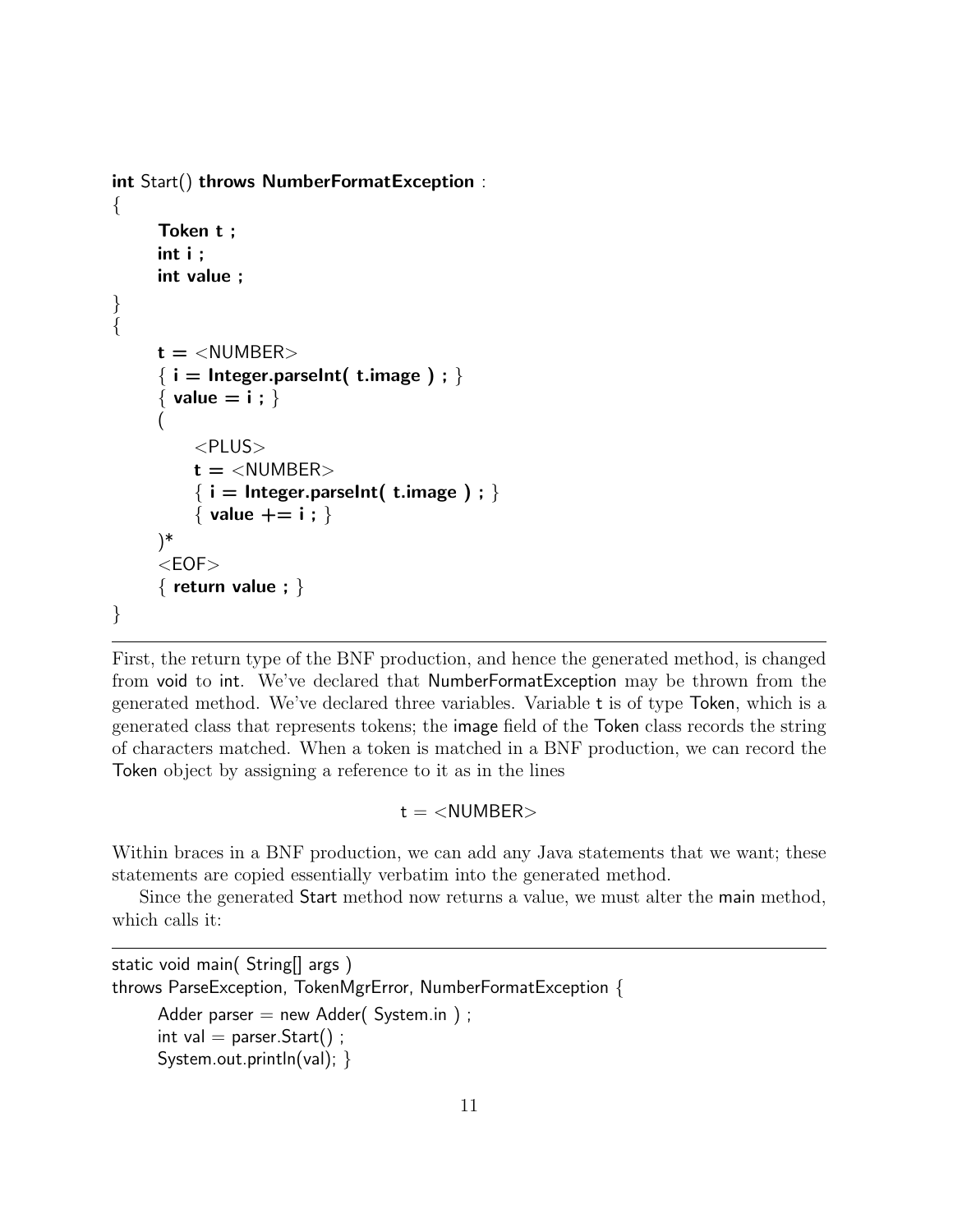There is one more minor improvement to make before leaving this example. The two lines

```
t = <NUMBER>
\{ i = \text{Integer.parseInt}(\text{ t.image}) : \}
```
appear twice. Although it doesn't make a big difference in this case, as only two lines are involved, this sort of repetition can lead to maintenence problems. So we will factor out these two lines into another BNF production, this one named Primary. Again the most recent changes are shown in bold face.

```
int Start() throws NumberFormatException :
{
     int i ;
     int value ;
}
{
     value = Primary()
     (
          <PLUS>
         i = Primary()
          { value += i ; }
     )*
     <EOF>
     { return value ; }
}
int Primary() throws NumberFormatException :
\{Token t ;
}
{
     t=<NUMBER>
     { return Integer.parseInt( t.image ) ; }
}
```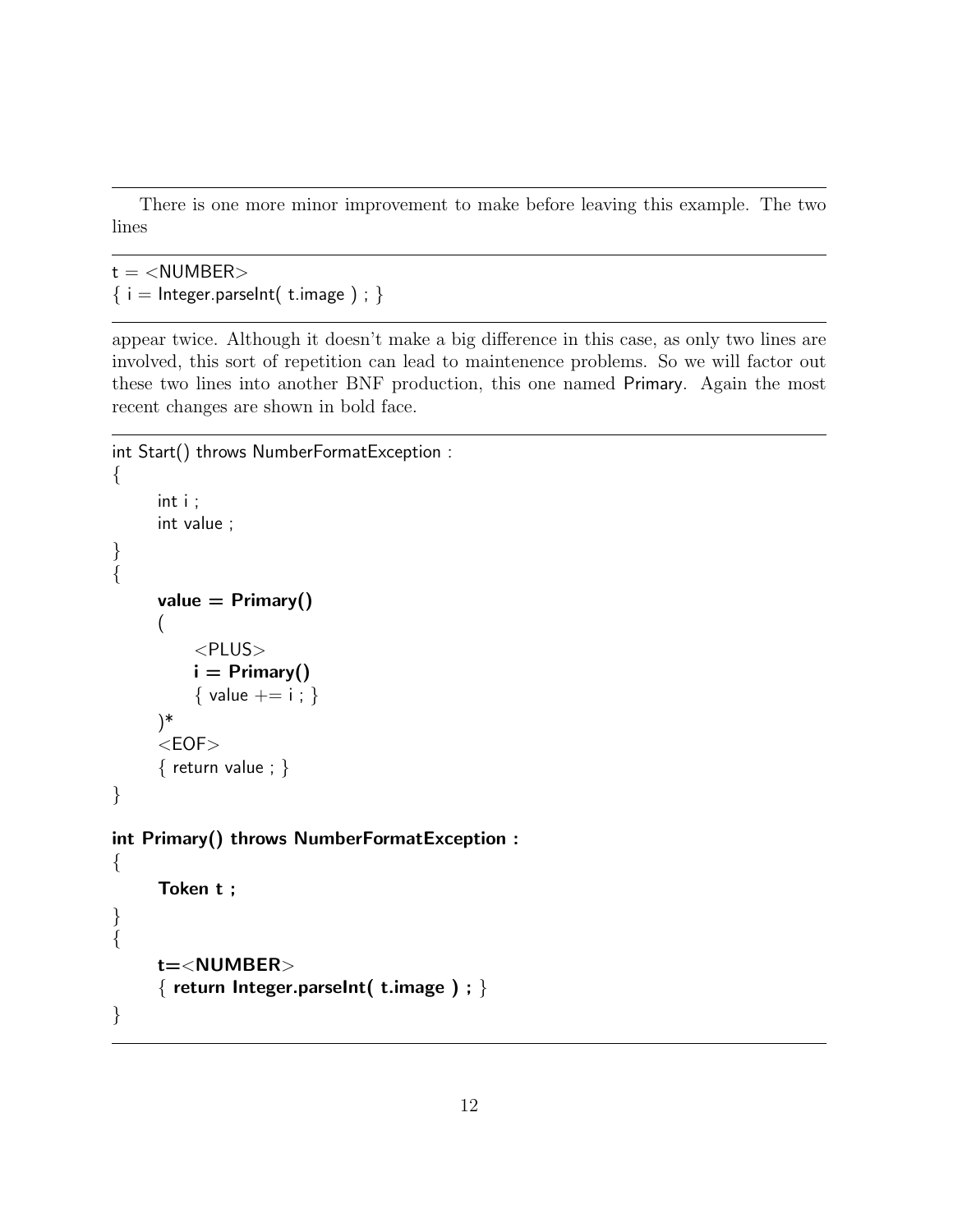Looking at the generated methods shows how JavaCC integrates the Java declarations and statements into the skeleton of the generated methods. The

```
final public int Start() throws ParseException, NumberFormatException {
      int i ;
      int value ;
      value = Primary();
      label_1:
      while (true) \{switch ((jj_{-}ntk==-1)?jj_{-}ntk():jj_ntk) {
           case PLUS:
                ;
                break;
           default:
                ji la1[0] = jj gen;
                break label-1; \}jj consume token(PLUS);
           i = Primary();
           value += i ; }
      ji_{\text{consume}\text{-}token(0);}\{if (true) return value ; \}throw new Error("Missing return statement in function");
}
final public int Primary() throws ParseException, NumberFormatException {
      Token t ;
      t = jj_consume_token(NUMBER);
      \{if (true) return Integer.parseInt( t.image ) ;\}throw new Error("Missing return statement in function");
}
```
We will see later that it is possible to pass parameters into BNF productions.

# **1.3 A second example: A calculator**

We will transform our adder into a simple four function interactive calculator.

As a first step, we'll make the calculator more interactive, printing out a value of each line. At first, we'll just add up numbers and worry about other operations, subtraction, multiplication, and division later.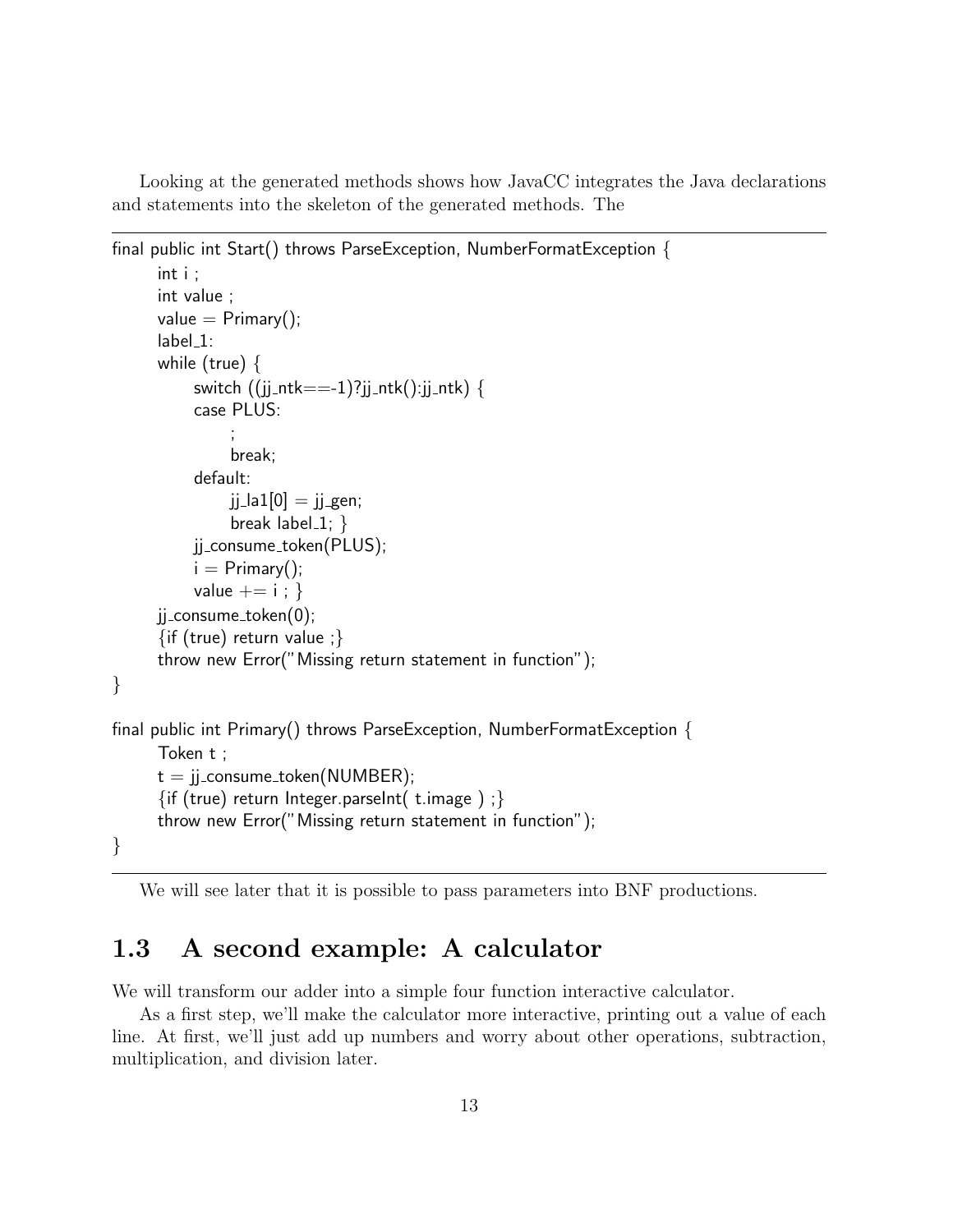### **1.3.1 Options and class declaration.**

The first part of our file calculator0.jj is much as before:

```
/* calculator0.jj An interactive calculator. */options {
     STATIC = false;}
PARSER_BEGIN(Calculator)
     import java.io.PrintStream ;
     class Calculator {
          static void main( String[] args )
          throws ParseException, TokenMgrError, NumberFormatException {
               Calculator parser = new Calculator( System.in );
               parser.Start( System.out ) ;
          }
          double previous Value = 0.0;
      }
PARSER END(Calculator)
```
The previousValue field of the Calculator class is used to store the result of evaluating the previous line, we'll use it in a future version where a dollar sign can be used to represent it. The import statement illustrates that import declarations are possible between the PARSER BEGIN and PARSER END brackets; these are copied into the generated parser and token manager classes. Package declarations can also be used and will be copied into all generated classes.

# **1.3.2 Lexical specification**

The specification of the lexical analyser changes a little. First the end of line is declared as a TOKEN and given a symbolic name so that it is passed on to the parser.

```
SKIP : { " " }
TOKEN : { < EOL : "\n" | "\r" | "\r\n" > }
TOKEN : { < PLUS : "+" > }
```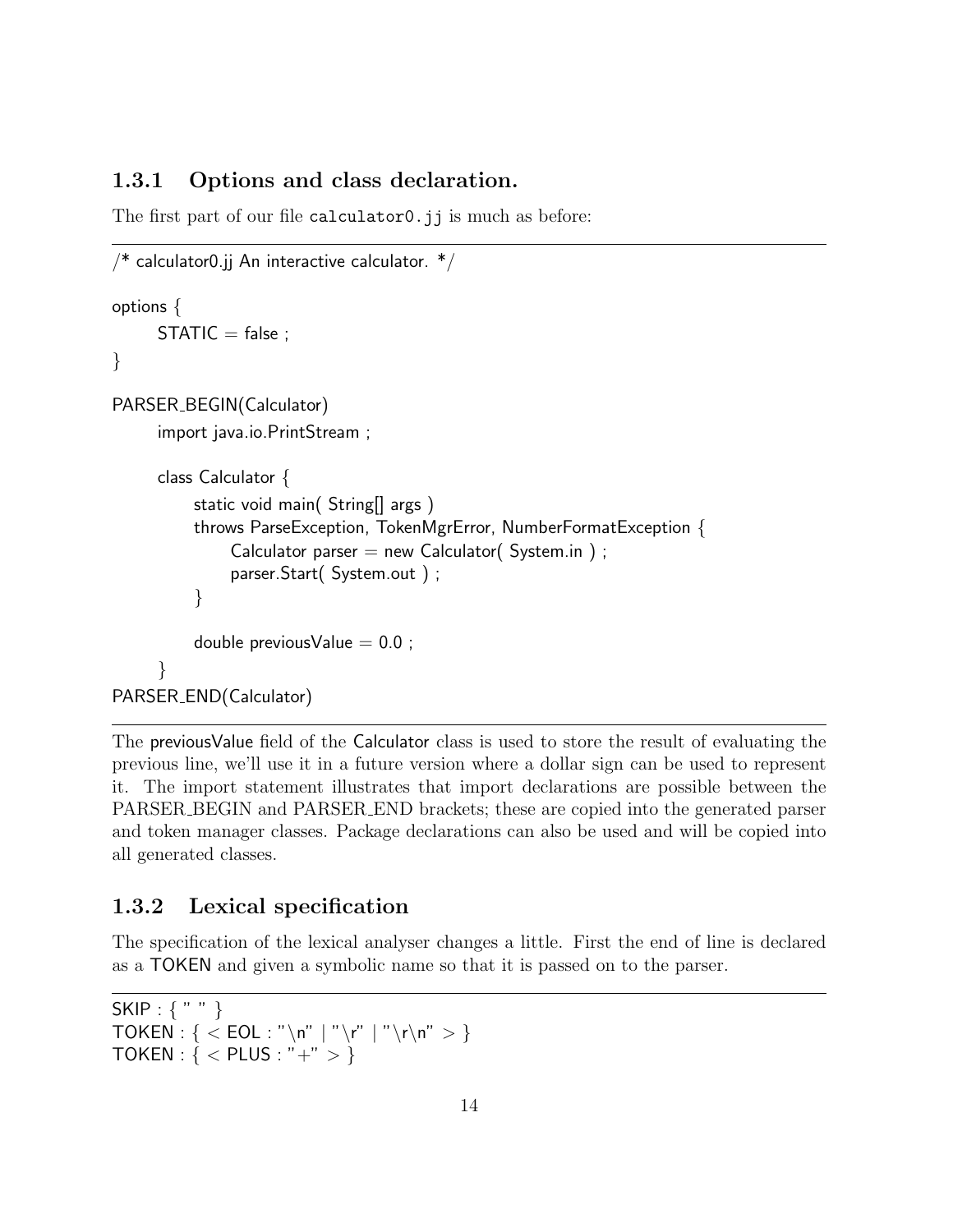Second we'll allow decimal points in numbers. We change the NUMBER kind of token to allow a decimal point in the number. There are four choices which we separate by a vertical bar. The four choices are respectively: no decimal point, decimal point in the middle, decimal point at the end, and decimal point at the start. A perfectly good specification is:

TOKEN { *<* NUMBER : (["0"-"9"])+ | (["0"-"9"])+ "." (["0"-"9"])+ | (["0"-"9"])+ "." | "." (["0"-"9"])+ *>* }

As sometimes happens, the same regular expression appears many times. For readability, it is nice to give such regular expresssions a symbolic name. We can invent a name for a regular expression that is purely local to the lexical analyser; such name does not represent a token kind. These named regular expressions are marked by a  $\#$  in their defintion. An equivalent to the previous snippet is

```
TOKEN : { < NUMBER : <DIGITS> | <DIGITS> "." <DIGITS> | <DIGITS> "." | "."
<DIGITS> > }
TOKEN : { < #DIGITS : (["0"-"9"])+ > }
```
# **1.3.3 Parser specification**

The input to the parser consists of a sequence of zero or more lines, each containing an expression. Using BNF notation, which will be further explained in the next chapter, we can write this as

*Start* −→ (*Expression EOL*) ∗ *EOF*

This gives us the skeleton of the Start BNF production:

```
void Start() :
{}
{
     (
          Expression()
          <EOL>
     )*
      <EOF>
}
```
We augment this skeleton with Java actions to record and print the result of each line.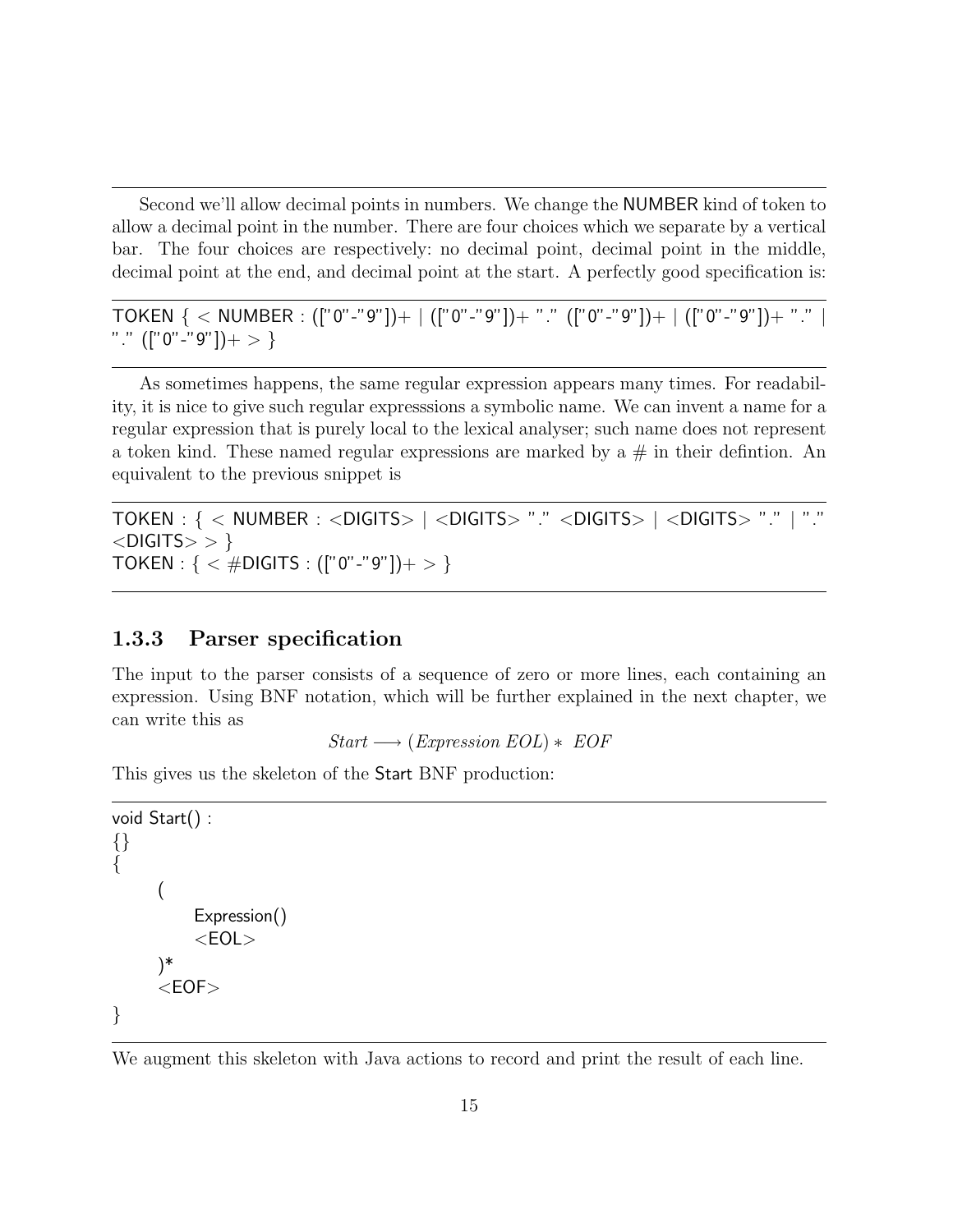```
void Start(PrintStream printStream) throws NumberFormatException :
{}
\{(
         previousValue = Expression()
         <EOL>
         { printStream.println( previousValue ) ; }
     )*
     <EOF>
}
```
Each expression consists of one or more numbers separated (for now) by plus signs. In BNF notation we have

*Expression* −→ *Primary* (*PLUS Primary*)∗

where *Primary*, for the moment, simply represents numbers. This is translated to JavaCC notation as follows (with augmentation shown in bold face).

```
double Expression() throws NumberFormatException :
\{double i ;
      double value ;
}
{
     value = Primary()
      (
           <PLUS>
          \mathbf{i} = \text{Primary}(){ value += i ; }
      )*
      { return value ; }
}
```
This is essentially the same as the Start BNF production of the adder1.jj example, except we've changed the type of the numbers involved from int to double.

Primary is much as in the adder1.jj example. In BNF notation it is simply

*Primary* −→ *NUMBER*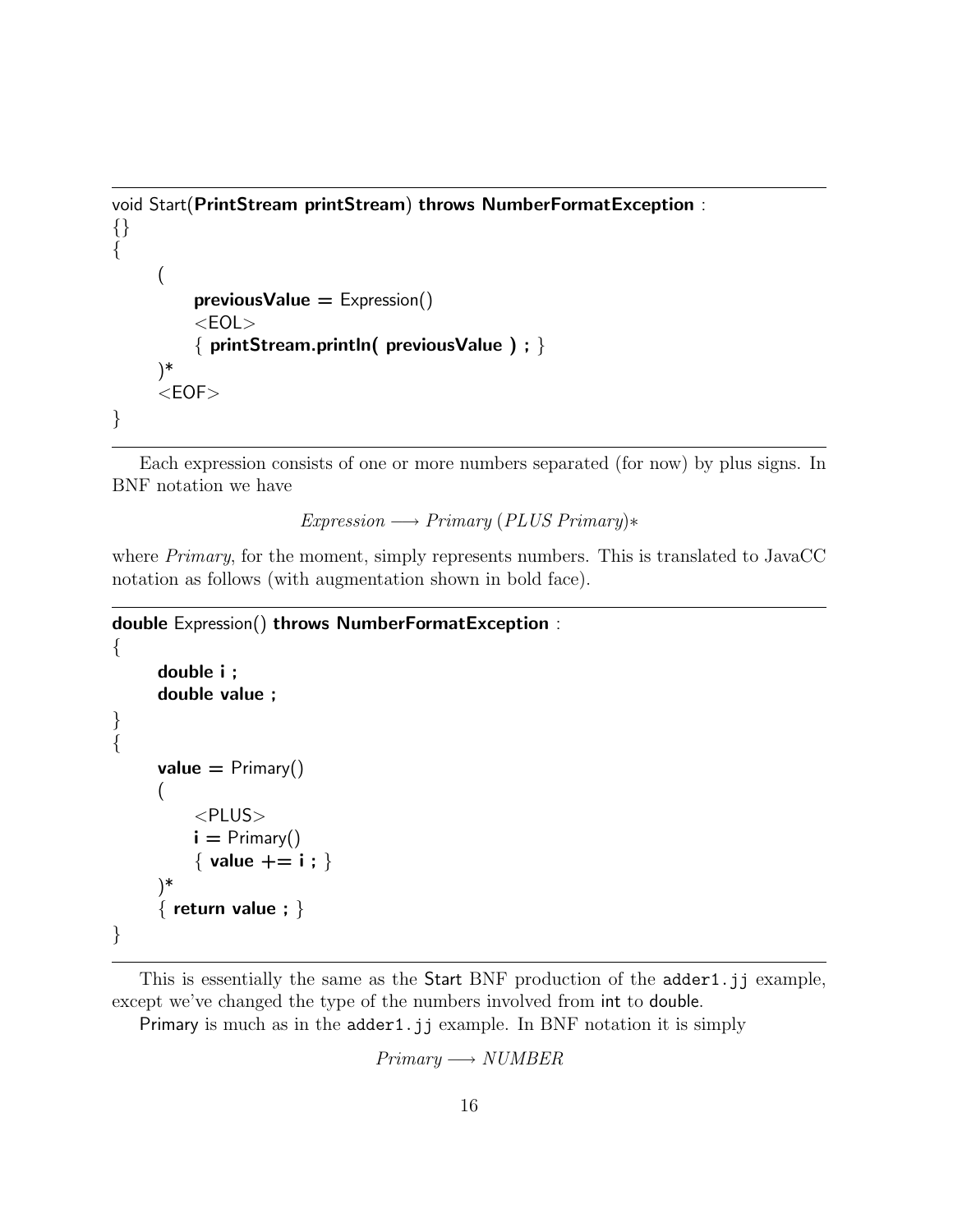The JavaCC is just the same except that it now computes a double precision number.

```
double Primary() throws NumberFormatException :
{
     Token t ;
}
{
     t = <NUMBER>
     { return Double.parseDouble( t.image ) ; }
}
```
Sumarizing the parser in BNF notation, we have

*Start* −→ (*Expression EOL*) ∗ *EOF Expression* −→ *Primary* (*PLUS Primary*)∗ *Primary* −→ *NUMBER*

At this point we are done the calculator.jj file and can try running a few examples.

### **1.3.4 Adding subtraction**

To obtain a more functional calculator we need some more operators such as subtraction, multiplication, and division. We'll start with subtraction.

In the specification of the lexical analyser, we add a new production

TOKEN : { *<* MINUS : "-" *>* }

In the regular expression productions for EOL and NUMBER, we've used the vertical bar character to separate choices; we can do the same in the BNF productions that define the parser. In this case we need a choice between a PLUS token and a MINUS token. In terms of BNF notation, we could change the production for Expression to

 $Expression \longrightarrow Primary ((PLUS | MINUS) Primary$ 

but instead we use the equivalent

*Expression* −→ *Primary* (*PLUS Primary* | *MINUS Primary*)∗

because it makes the Java actions a bit simpler. In JavaCC notation, with the additions in boldface, the production is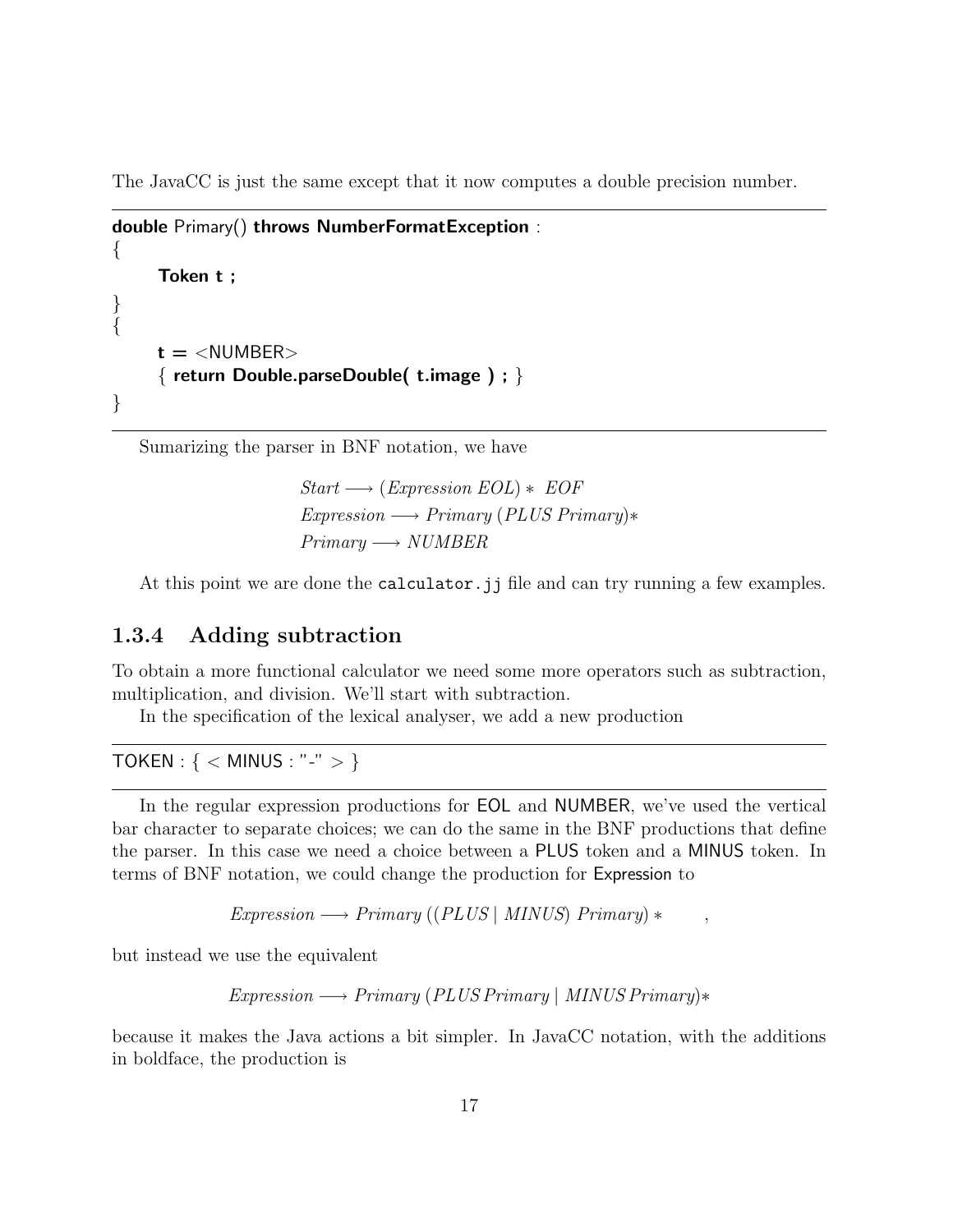```
double Expression() throws NumberFormatException :
\{double i ;
     double value ;
}
{
     value = Primary()
     (
          <PLUS>
          i = Primary()
          { value += i ; }
      |
          <MINUS>
          i = Primary()
          { value -= i ; }
     )*
     { return value ; }
}
```
# **1.3.5 Adding multiplication and division**

To add multiplication and division the changes to the lexical specification are easy. We just add two productions

TOKEN : { *<* TIMES : "\*" *>* } TOKEN : { *<* DIVIDE : "/" *>* }

We could change the Expression production in a way similar to the way we did for subtraction, that is to change it to

*Expression* −→ *Primary* (*PLUS Primary* | *MINUS Primary* | *TIMES Primary* | *DIVIDE Primary*)∗

From a purely syntactic point of view, there is nothing wrong with this approach, however it does not mesh well with our method of evaluation because it does not recognize that multiplication and division should have higher precedence than addition and multiplication. For example, if we evaluate the line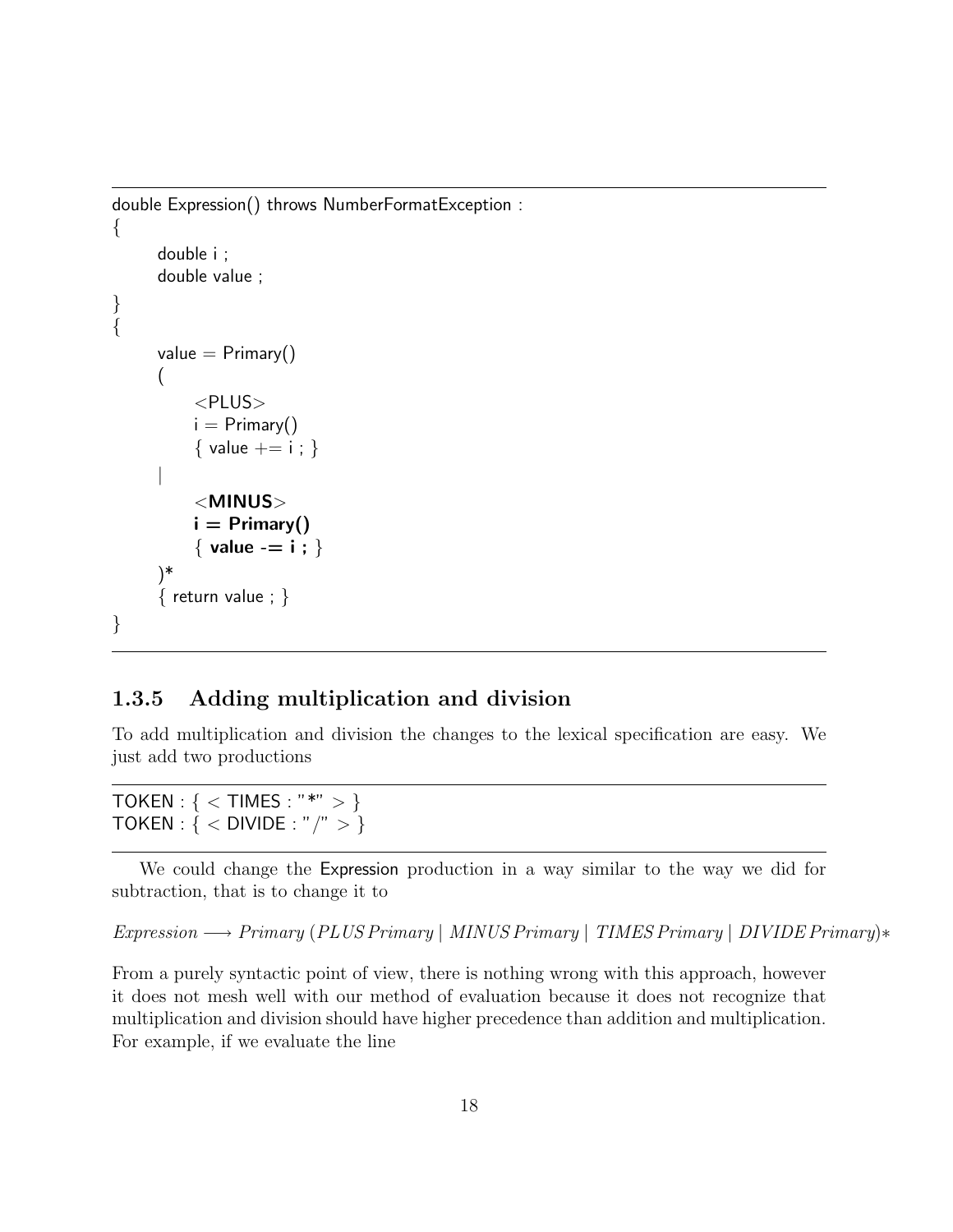$2 * 3 + 4 * 5$ 

we would get a result of  $((2 \times 3) + 4) \times 5$ , which is 50, rather than  $(2 \times 3) + (4 \times 5)$ . Instead we use two productions

```
Expression −→ Term (PLUS Term | MINUS Term)∗
Term −→ Primary (TIMES Primary | DIVIDE Primary)∗
```
This divides each expression into a sequence of one or more terms which are added to, or subtracted from, each other. In our example, the terms are shown in boxes:

 $\boxed{2 * 3 + 4 * 5}$ 

The change to Expression is only to change the references to Primary to references to Term:

double Expression() throws NumberFormatException :

```
{
      double i ;
      double value ;
}
\overline{\left\{ \right. }value = Term()(
            <PLUS>
            i = Term(){ value += i ; }
      |
            <MINUS>
            i = Term()
            { value -= i ; }
      )*
      { return value ; }
}
```
The production for Term is similar:

double Term() throws NumberFormatException :  $\{$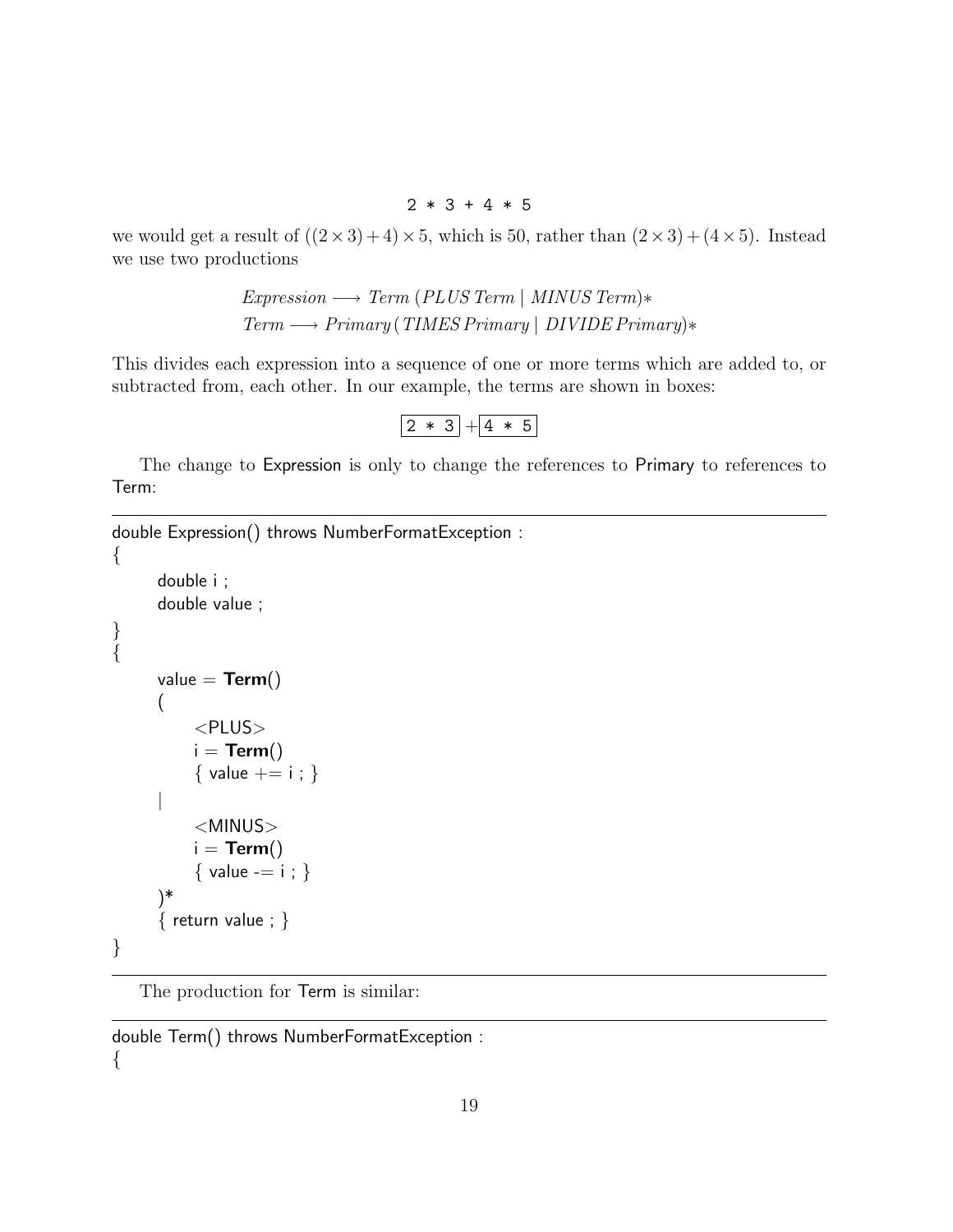```
double i ;
      double value ;
}
{
      value = Primary()
      (
           <TIMES>
          i = Primary()
           { value * = i ; }|
           <DIVIDE>
          i = Primary()
           { value / = i ; }
      )*
      \{ return value; \}}
```
# **1.3.6 Adding parentheses, a unary operator, and history**

We just need a few more features before we have a useful four function calculator. We'll allow parenthesized expressions, negation, and the previously calculated value to be accessed by using a dollar sign.

The changes to the lexical specification are straight-forward, we just add productions:

| TOKEN : { < OPEN_PAR : "(" > }                       |
|------------------------------------------------------|
| $\mathsf{TOKEN}: \{ < \mathsf{CLOSE\_PAR}: ")" > \}$ |
| TOKEN : { < PREVIOUS : "\$" > }                      |

There is no need add a regular production for negation, since the hyphen character is already recognized as a token of kind MINUS.

The changes to the parser specification are all in the production for Primary. There are now four possibilities: A number (as before), the dollar sign, a parenthesized expression, or a minus sign followed by any of these possibilities. In BNF notation we have:

> *Primary* −→ *NUMBER* | *PREVIOUS* | *OPEN PAR Expression CLOSE PAR* | *MINUS Primary*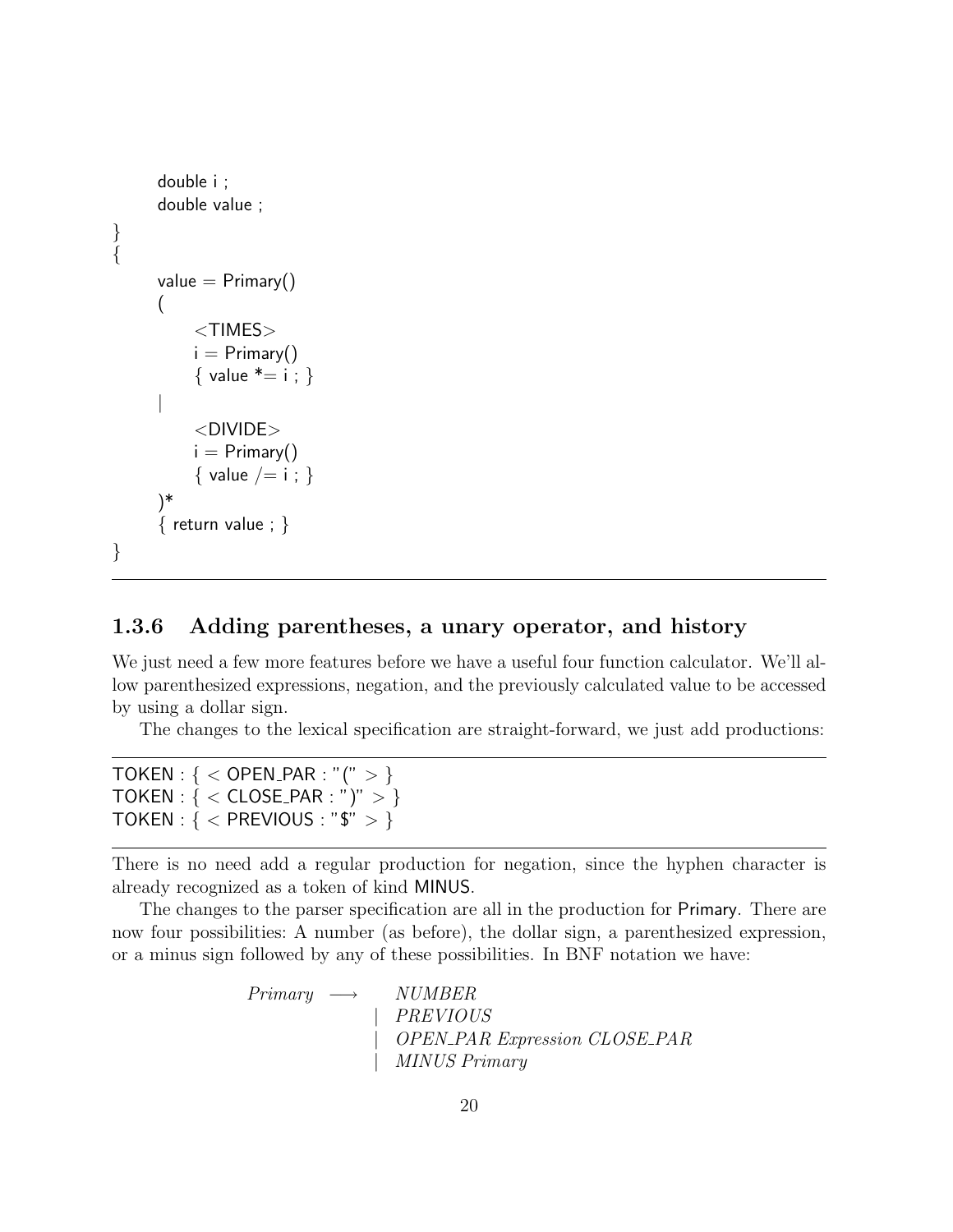This BNF production is recursive in two ways. The last alternative is directly recursive. The second last alternative is indirectly recursive, since *Expression* ultimately depends on *Primary*. There is nothing wrong with using recursion in BNF productions, although there are some limitations that we will discuss later. Consider an expression.

$$
- - 22 \qquad .
$$

The *Primary*s are shown in boxes here:

$$
-\boxed{-\boxed{22}}
$$

In executing the generated parser on this input, there will be one call to the Primary method for each of these boxes. Similarly, given an input of

```
12 * (42 + 19)
```
we can again box the *Primary*s:

```
12 * | (42 + 19)
```
Again the nested boxes show recursive calls to the generated Primary method.

Here is the production in JavaCC notation, with the changes high-lighted in bold.

```
double Primary() throws NumberFormatException :
{
     Token t ;
     double d ;
}
{
     t=<NUMBER>
     { return Double.parseDouble( t.image ) ; }
|
     <PREVIOUS>
     { return previousValue ; }
|
     <OPEN PAR> d=Expression() <CLOSE PAR>
     { return d ; }
|
```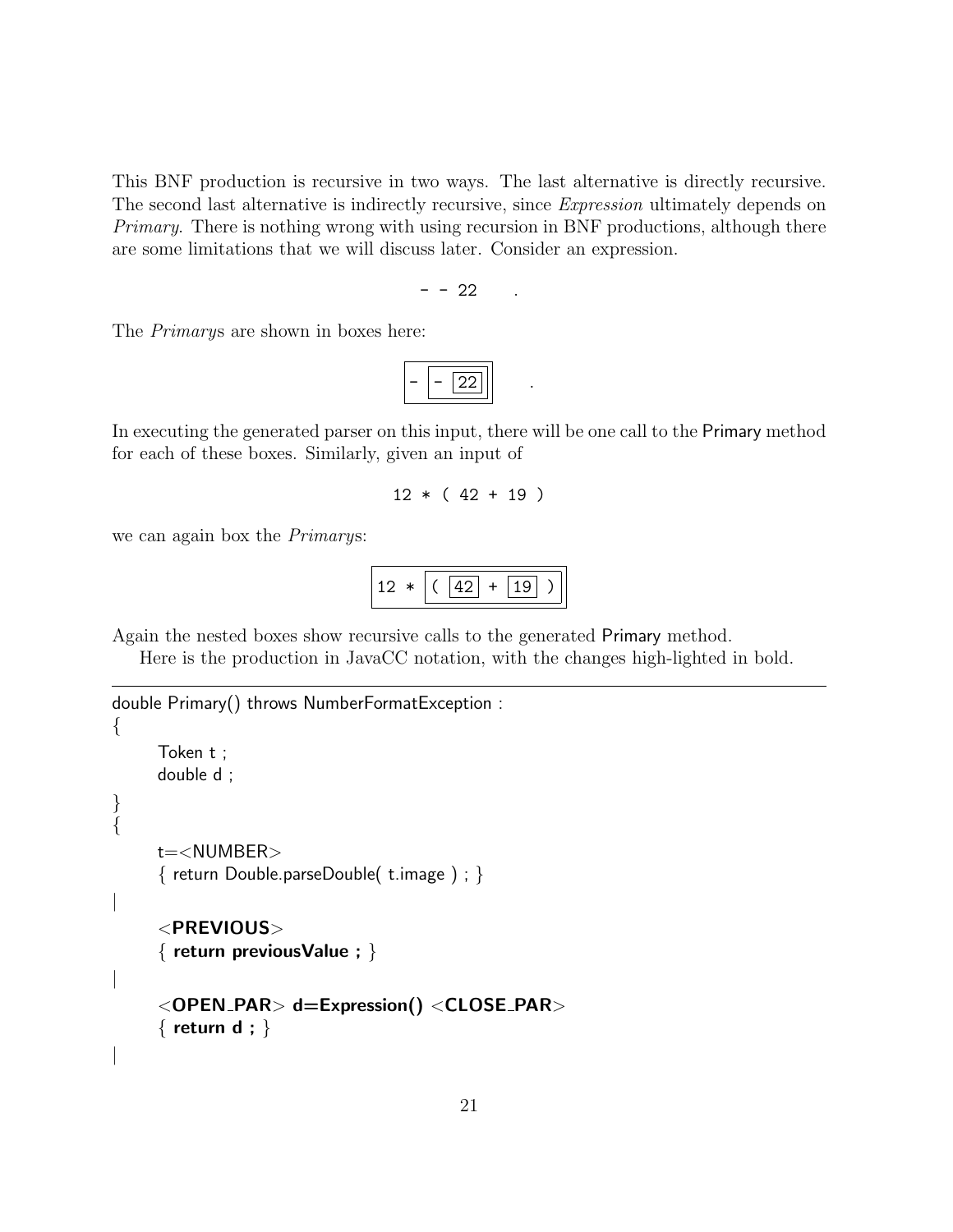```
<MINUS> d=Primary()
{ return -d ; }
```
}

This concludes the calculator example. The full calculator specification is in file calculator1.jj. There are many improvements we could still make, most of which would be quite straight-forward, for example new operations, and the reader is invited to do so.

The method of calculating the result of an expression that we have illustrated in this chapter is "direct interpretation", that is the parser itself calculates the numerical result of each expression. This method works fine for simple expressions, but not so well when some form of looping is involved. Consider for example an expression

```
sum i : 1..10 of i*i
```
corresponding to the mathematical expression

$$
\sum_{i=1}^{100} i^2 \qquad .
$$

In this case direct interpretation does not workso well since there is no one number that corresponds to the subexpression

i\*i

For this sort of thing it may be best for the parser to compute some other representation of the input expression —perhaps a tree or an abstract machine code— that can be evaluated after parsing is complete.

# **1.4 Text processing**

The last example of the chapter has a slightly different character. Whereas the adder and calculator example show the processing of artificial languages —and will later be expanded to a full programming language—, the examples in this section show that JavaCC is useful also for text processing tasks with input that is largely unstructured.

### **1.4.1 A Bowdlerizer**

The task here is to replace certain patterns in the input with some other text. The pattern that we'll look for are four-letter words. We'll take this specification literally and replace any word with four letters regardless of whether it is in good taste or not.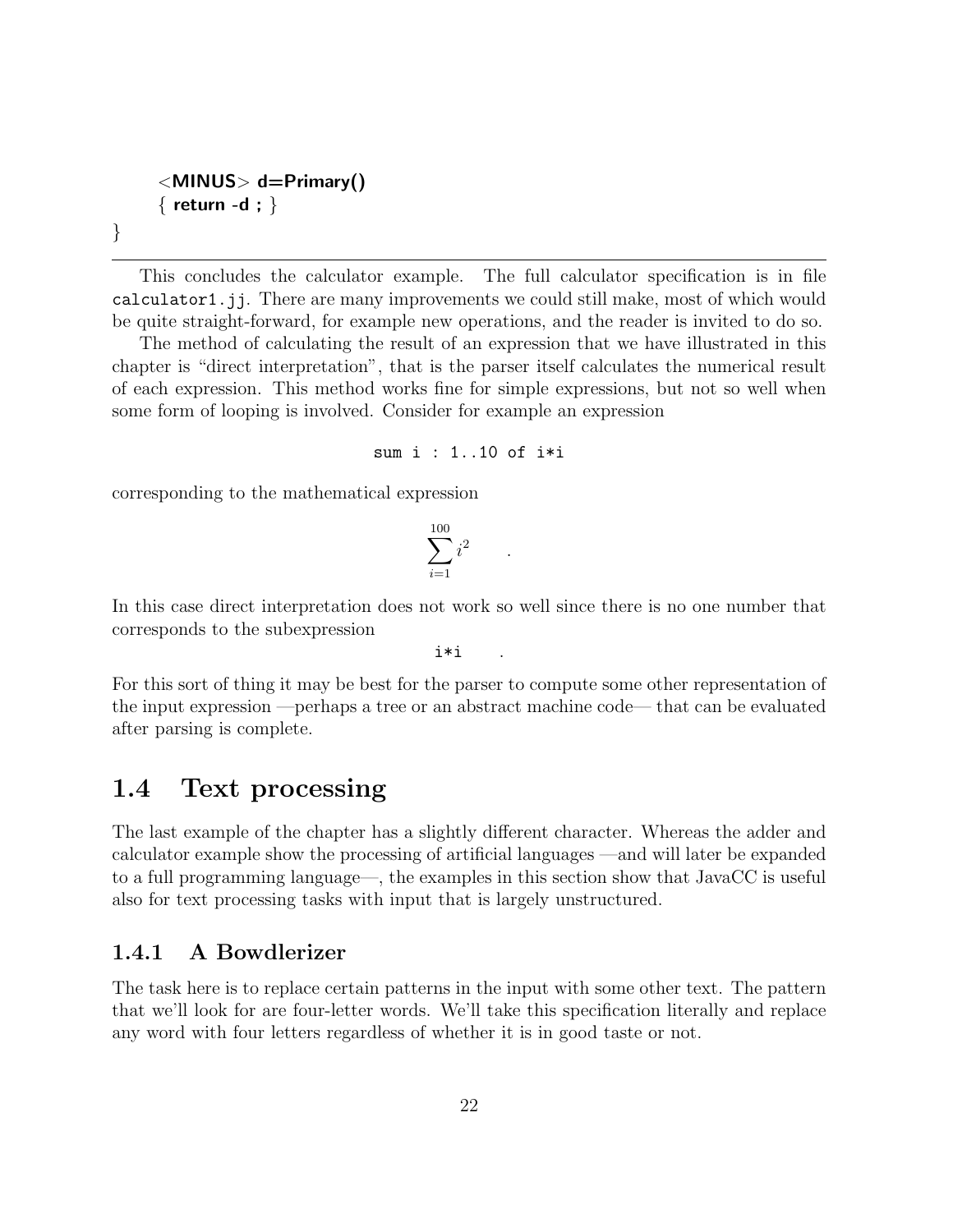#### **Options and class declaration**

The initial part of the specification file declares a static method that maps a String to a String.

```
/* four-letter-words.jj A simple report writer. */options {
     STATIC = false;}
PARSER BEGIN(FLW)
     import java.io.Reader ;
     import java.io.StringReader ;
     class FLW {
          static String substitute( String inString ) {
               Reader reader = new StringReader( inString);
               FLW parser = new FLW( reader );
               StringBuffer buffer = new StringBuffer();
               try {
                    parser.Start( buffer ) ; }
               catch( TokenMgrError e ) {
                    throw new IllegalStateException() ; }
               catch( ParseException e ) {
                    throw new IllegalStateException() ; }
               return buffer.toString() ; }
      }
PARSER END(FLW)
```
The point of the try statement here is to transform ParseExceptions into exceptions that don't have to be declared. The reason is that this parser should never throw ParseException (or TokenMgrError's either); any character sequence at all should be legal input. (If the assert statement is supported by our Java compiler, we could replace the throw statements with assert false; statements.)

#### **The lexical analyzer**

The specification of the lexical analyzer is the crucial part. We will divide the file into tokens of three categories: four letter words, words of more than four letters, and any other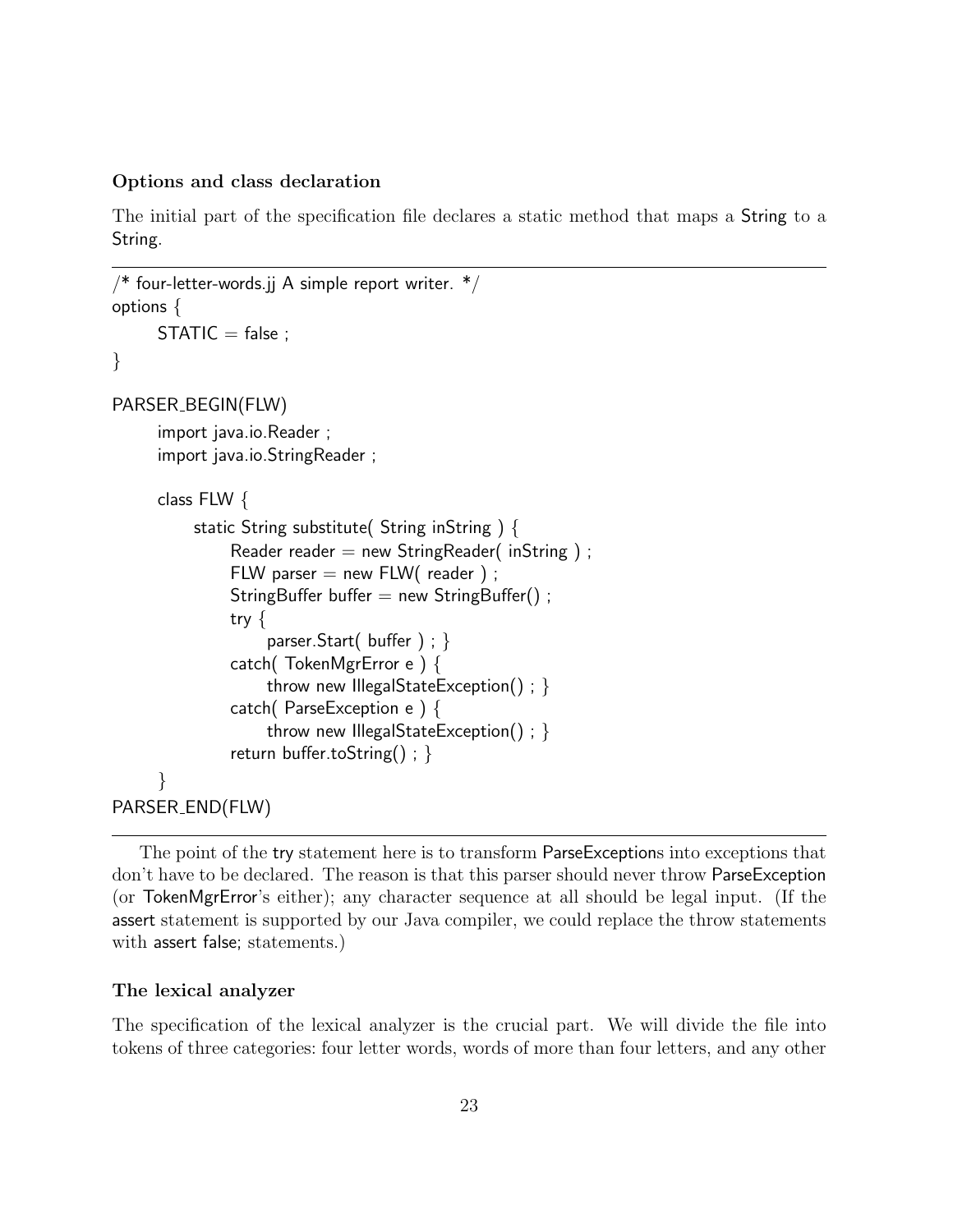character, including letters that are in one, two and three letter words. We'll go through the specification one line at a time.

The four letter words are easily specified using an abbreviation  $(x)$   $\{n\}$  which specifies exactly *n* repetitions of regular expression *x*.

# TOKEN : { *<* FOUR LETTER WORD : (*<*LETTER*>*){4} *>* }

We've already seen that  $(x)$  stands for one or more repetitions of regular expression *x*. Similarly (*x*)∗ means zero or more repetitions of regular expression *x.*Thus five letter words can be specified as:

# TOKEN : { *<* FIVE OR MORE LETTER WORD : (*<*LETTER*>*){5} (*<*LETTER*>*)\* *>* }

We specified digits with ["0"-"9"]. We can write a regular expression to match a single letter in a number of ways; one is  $["a"-"z", "A"-"Z"]$ , which gives a list two ranges<sup>1</sup>.

TOKEN : { *<* #LETTER : ["a"-"z","A"-"Z"] *>* }

We could have specified the digits by listing all the digits individually; that is the regular expression ["0"-"9"] as

["0","1","2","3","4","5","6","7","8","9"] .

In general we can give a list of individual characters or character ranges. For example

$$
['0'' - ''9'', 'a'' - ''z'', 'A'' - ''Z'', '''''', ' - '']
$$

matches any single character that is a digit, letter, apostrophe, or hyphen. We can also write a regular expression for the complement of a set of letters. For example

$$
\tilde{~} [ "0" - "9" , "a" - "z" , "A" - "Z" , """ ", "-" ]
$$

matches any single character that is not a digit. An extreme case is where the set is empty. The regular expression [] matches any single character that is in the empty set; that is, it does not match anything; the set of character sequences that it matches is the empty set. The regular expression  $\parallel$  is not very useful, but the complement  $\tilde{\parallel}$  matches any single character that is not in the empty set; that is it matches any single character. This is just what we need to match characters that are not part of four letter or longer words.

<sup>1</sup>For simplicity we restrict ourselves to the 52 upper and lower case letters of the roman alphabet. JavaCC is perfectly capable of dealing with any Unicode character, which means that it could easily deal with accented letters and letters from other alphabets.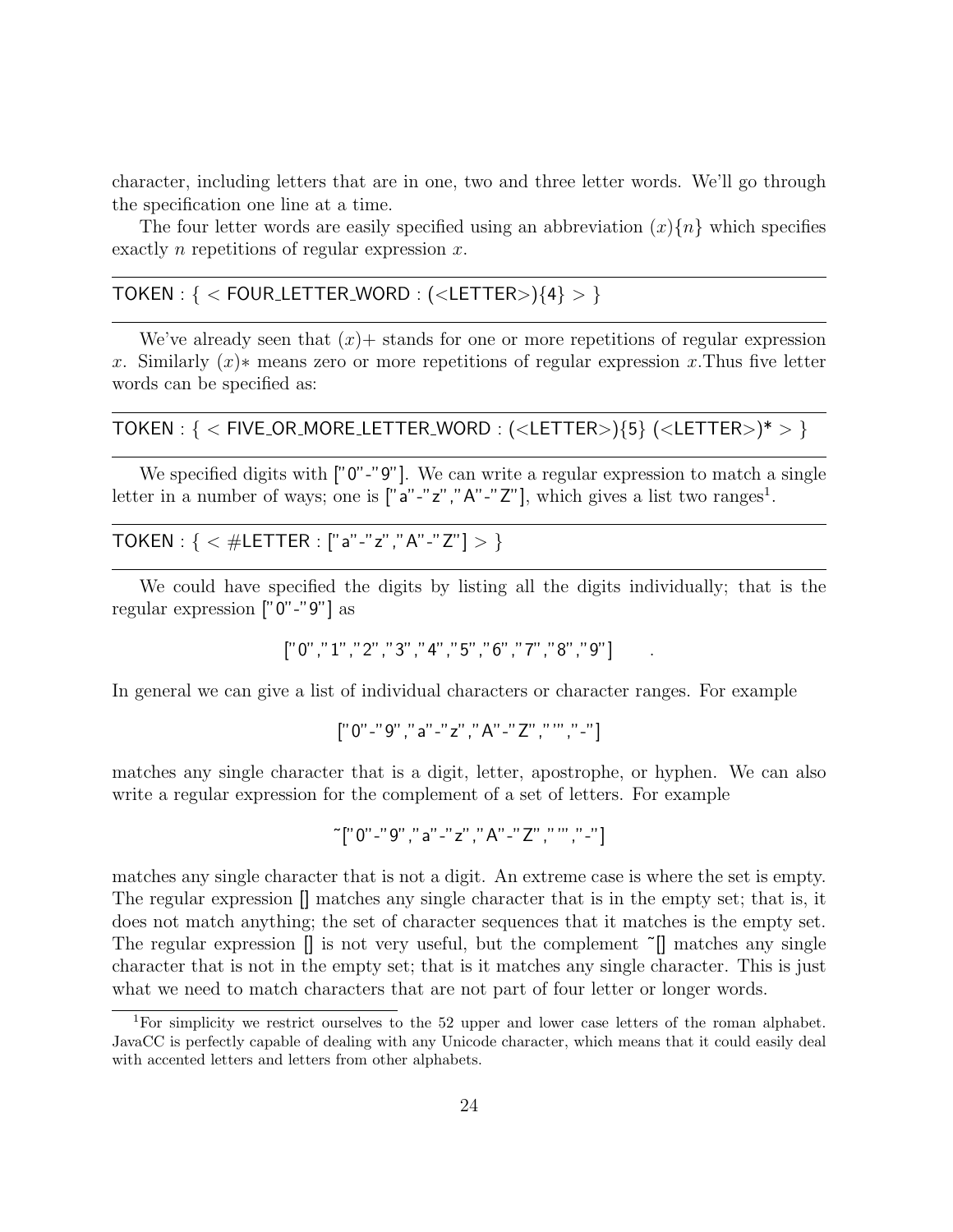### TOKEN : { *<* OTHER : ˜[] *>* }

#### **Maximal munch**

Consider the input sequence "sinister". We can break it up a number of ways so that each part matches one of our three nonlocal regular expression productions. For example, we could consider it to consist of eight individual characters, in which case it breaks into eight tokens each of kind OTHER, or we could consider it to consist of two tokens of kind OTHER, one of kind FOUR LETTER WORD, and then two more tokens of kind OTHER, or we could consider it to consist of one token of kind FIVE OR MORE LETTER WORD followed by zero, one, two, or three tokens of kind OTHER, and so on. (There are 17 possbilities in all.)

What we want of course is for it to be matched as a single token of kind  $\textsf{FIVE}$  OR\_MORE\_LETTER\_WORD this is exactly what happens, but it is important to understand why. The lexical analyser always tries to cram as many of the remaining input characters as possible into the next token that it produces. This is called the "maximal munch" rule. Suppose the input is "sinister cats". All three productions match some beginning part of the input: OTHER matches the one character sequence "s"; FOUR LETTER WORD matches the first four characters "sini"; and FIVE OR MORE LETTER WORD matches any of the sequences "sinis", "sinist", "siniste", and "sinister". The longest possible match is the first eight characters. This leaves " cats". As the next character is not a letter, the only production that matches is OTHER. The remaining sequence is then "cats". Both the OTHER and the FOUR LETTER WORD productions match, but by the maximal munch rule, the FOUR LETTER WORD production wins out. The remaining input is then the empty sequence, which leads to an EOF token being produced.

You might wonder what happens if the maximal munch rule does not determine the production because two productions can both match the longest possible match. This doesn't happen in the current example since the three (nonlocal) productions match inputs of lengths one, four, and five or more respectively. But consider a lexical analyser for the Java programming language. We might have the following production rules.

TOKEN : { *<* KWINT : "int" *>* } TOKEN : { *<* IDENTIFIER : (*<*LETTER*>* | " ") (*<*LETTER*>* | *<*DIGIT*>* | " ")\* *>* }

When the remaining input is " $int0 = 0$ ; ... " then by the maximal munch rule " $int0$ " is matched as an INDENTIFIER. However, when the remaining input is "int i ; ...". The the both rules match the maximum number of characters that any rule matches — three. In this case the rule that appears first in the specification file has priority. So in our example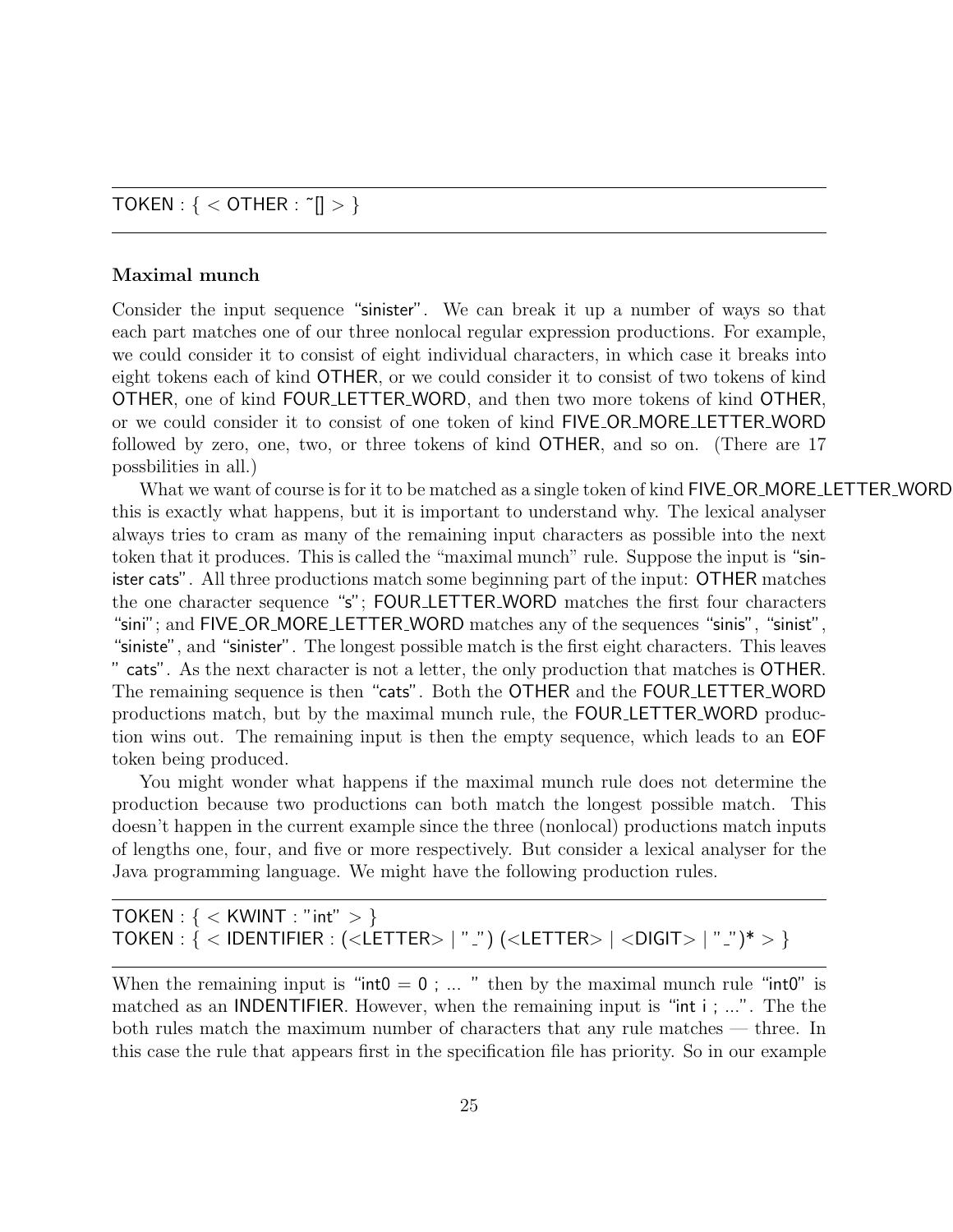"int" is matched as a KWINT.

The presence of the OTHER rule in our specification ensures that some token can always be produced by the lexical analyser. If the input is not empty, then an OTHER token can be produced (although it may be that some other production is actually prefered) and if the remaining input is the empty sequence then an EOF token will be produced. Thus the lexical analyser will never throw a TokenMgrError.<sup>2</sup>

### **Parsing for the Bowdlerizer**

The specification of the parser is straight forward. The three token kinds can occur in any number and in any order. For FOUR LETTER WORD tokens we copy four asterisks to the output and for either of the other kinds we simply echo the image of the token to the output.

```
void Start( StringBuffer buffer ) :
\{Token t ;
}
{
     (
         <FOUR LETTER WORD>
         \{ buffer.append("****"); \}|
         ( t=<FIVE OR MORE LETTER WORD> | t=<OTHER> )
         \{ buffer.append( t.image ) ; \})*
     <EOF>
}
```
Since the parser accepts any sequence of input tokens that the lexical analyser might produce, the parser can not throw a ParseException. Both our lexical analyser and parser are "total": they accept any input string at all.

<sup>&</sup>lt;sup>2</sup>In a later chapter, we will look at the use of the MORE keyword. When the MORE keyword is used in a lexical analyser specification, then the presence of a catch-all production such as our OTHER production may not be enough to ensure that TokenMgrErrors can not be thrown. See the JavaCC FAQ for more information on this point.